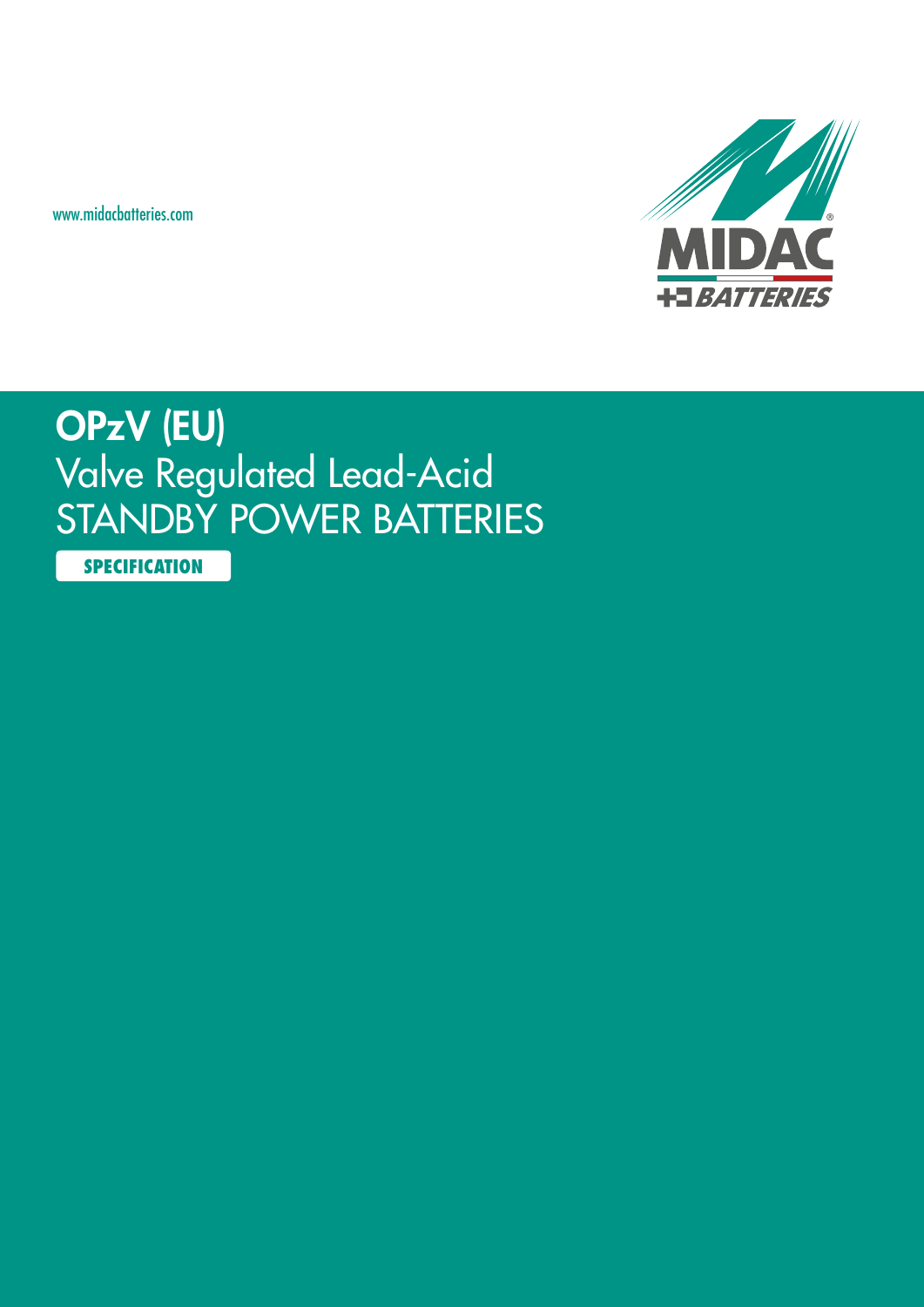## ADVANTAGES

- √ No water topping up
- √ 18 years Design Life
- √ Up to 1500 deep discharge cycles
- √ 99%+ gas recombination efficiency
- √ Maximum charging efficiency
- √ Improved safety against accidental contacts
- √ Easy installation: vertical or horizontal
- √ Made in Europe

## MAIN APPLICATIONS

- √ Power plants
- √ Substations
- √ Energy storage
- √ Wind and Solar power generation
- √ Telecommunications
- √ Emergency power
- √ Railways

## STANDARD REF.

- √ EUROBAT GUIDE
- √ EN 60896-21
- √ EN 60896-22
- √ DIN 43539-T5
- √ DIN 40742
- √ EN 50272-2



| ۰<br>-<br>ío.<br>O<br>L<br>W                                                   | <b>OPzV 200</b><br><b>OPzV 420</b><br><b>OPzV 250</b><br><b>OPzV 490</b><br><b>OPzV 300</b><br><b>OPzV 600</b><br><b>OPzV 350</b> |
|--------------------------------------------------------------------------------|-----------------------------------------------------------------------------------------------------------------------------------|
| Ó<br>0<br>L<br>Ó<br>(@<br>W                                                    | <b>OPzV 800</b><br><b>OPzV 1000</b><br><b>OPzV 1200</b><br><b>OPzV 1500</b>                                                       |
| (©)<br>(©)<br>0<br>L<br>Ó<br>(0<br>Ó<br>W                                      | <b>OPzV 2000</b>                                                                                                                  |
| 0<br>(©)<br>۱<br>$\bullet$<br>L<br>()<br>$\circledcirc$<br>@)<br>(@)<br>Ó<br>W | <b>OPzV 2500</b><br><b>OPzV 3000</b>                                                                                              |

|                   | <b>Nominal</b><br><b>Voltage</b> | <b>Actual Capacity</b> | <b>Ri</b> | <b>Isc</b> |        | <b>Dimensions (mm)</b> |                                 | Weight | No. of           |
|-------------------|----------------------------------|------------------------|-----------|------------|--------|------------------------|---------------------------------|--------|------------------|
| <b>Type</b>       | $\mathbf{V}$                     | Ah/10Hrs               | mOhm      | kA         | Length | <b>Width</b>           | <b>Overall</b><br><b>Height</b> | Kg     | <b>Terminals</b> |
| 4 OPzV 200        | $\overline{2}$                   | 224                    | 0,88      | 2300       | 103    | 206                    | 382                             | 20     | $\overline{2}$   |
| 5 OPzV 250        | $\overline{2}$                   | 280                    | 0,71      | 2860       | 124    | 206                    | 382                             | 24     | $\overline{2}$   |
| 6 OPzV 300        | $\overline{2}$                   | 336                    | 0,60      | 3380       | 145    | 206                    | 382                             | 28     | $\overline{2}$   |
| 5 OPzV 350        | $\overline{2}$                   | 405                    | 0,60      | 3380       | 124    | 206                    | 498                             | 31     | $\overline{2}$   |
| 6 OPzV 420        | $\overline{2}$                   | 486                    | 0,51      | 3980       | 145    | 206                    | 498                             | 37     | $\overline{2}$   |
| <b>7 OPzV 490</b> | $\overline{2}$                   | 567                    | 0,45      | 4520       | 166    | 206                    | 498                             | 42     | $\overline{2}$   |
| 6 OPzV 600        | $\sqrt{2}$                       | 690                    | 0,47      | 4360       | 145    | 206                    | 673                             | 50     | $\overline{2}$   |
| 8 OPzV 800        | $\overline{2}$                   | 920                    | 0,34      | 5980       | 210    | 191                    | 673                             | 68     | 4                |
| 10 OPzV 1000      | $\overline{2}$                   | 1150                   | 0,28      | 7380       | 210    | 233                    | 673                             | 82     | 4                |
| 12 OPzV 1200      | $\overline{2}$                   | 1380                   | 0,24      | 8640       | 210    | 275                    | 673                             | 97     | 4                |
| 12 OPzV 1500      | $\overline{2}$                   | 1620                   | 0,22      | 9440       | 210    | 275                    | 824                             | 120    | 4                |
| 16 OPzV 2000      | $\overline{2}$                   | 2160                   | 0,16      | 12680      | 212    | 399                    | 799                             | 165    | 6                |
| 20 OPzV 2500      | $\overline{2}$                   | 2700                   | 0,13      | 16240      | 212    | 487                    | 799                             | 200    | 8                |
| 24 OPzV 3000      | $\overline{2}$                   | 3240                   | 0,11      | 18460      | 212    | 576                    | 799                             | 240    | 8                |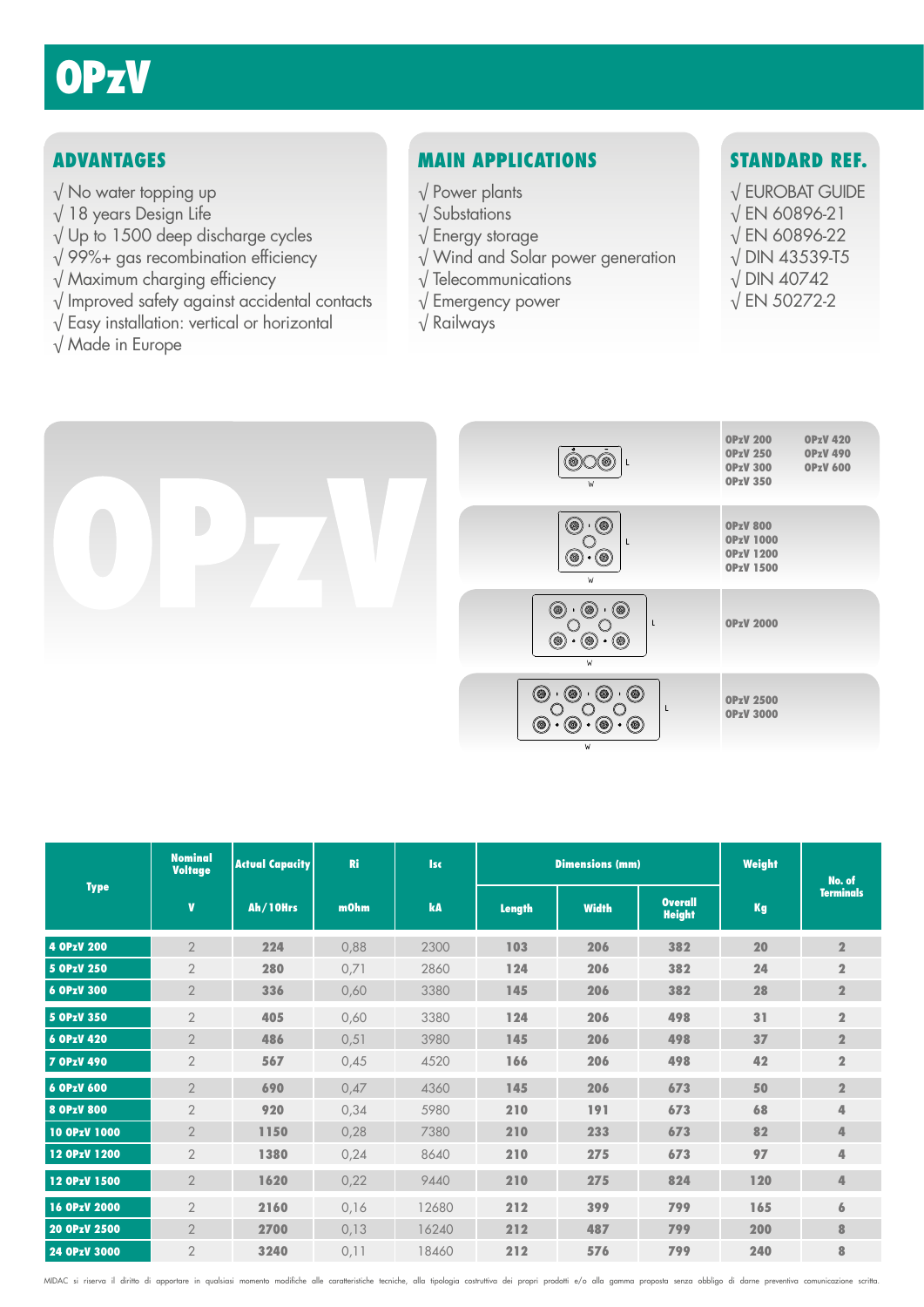### **SPECIFICATION**

 $\sqrt{\frac{1}{2}}$  Positive plates Tubular plate with lead-tin-calcium grid alloy √ Negative plates Flat pasted plate with lead-calcium grid alloy (radial design)  $\sqrt{\phantom{a}}$  Separators Microporous PVC-SiO<sub>2</sub> separators<br>  $\sqrt{\phantom{a}}$  Cell container High-strength opgaue ABS (option: High-strength opaque ABS (option: available in Flame Retardant UL94 V0 version) √ Cell lid High-strength opaque ABS (option: available in Flame Retardant UL94 V0 version) √ Electrolyte GEL: SiO<sub>2</sub> gelled sulfuric acid<br>√ Terminal posts Robust design with M10 threc Robust design with M10 threaded insert √ Posts sealing Rubber seal on co-moulded resin post design √ Valve One way valve with integrated flame arrestor √ Plate suspension Bottom supported √ Inter-cell connectors Fully insulated copper √ Terminal hardware Fully insulated steel √ Terminal adaptor Solid plated copper plates

## OPERATION PARAMETERS

- √ Float Charge Voltage 2.23 to 2.27 Vpc
- √ Max Float Current (A) 0.20 C10
- 
- √ Max Boost Current (A) 0.15 C10
- 
- 
- 

 $\sqrt{3}$  Boost Voltage (Vpc) 2.33 to 2.37 Vpc √ Operating Temperature -10°C to +60°C  $\sqrt{\text{Self}}$  Discharge  $\sqrt{\text{Self}}$   $\sqrt{\text{Self}}$  $\sqrt{\frac{1}{20}}$  Torque setting 20±1 Nm (bolts on connections)

#### PERFORMANCE Capacity vs Temperature (°C)







#### TEMPERATURE COMPENSATION Float Voltage vs Temperature (°C)



LIFECYCLES No. of Cycles vs D.o.D. (% C10)

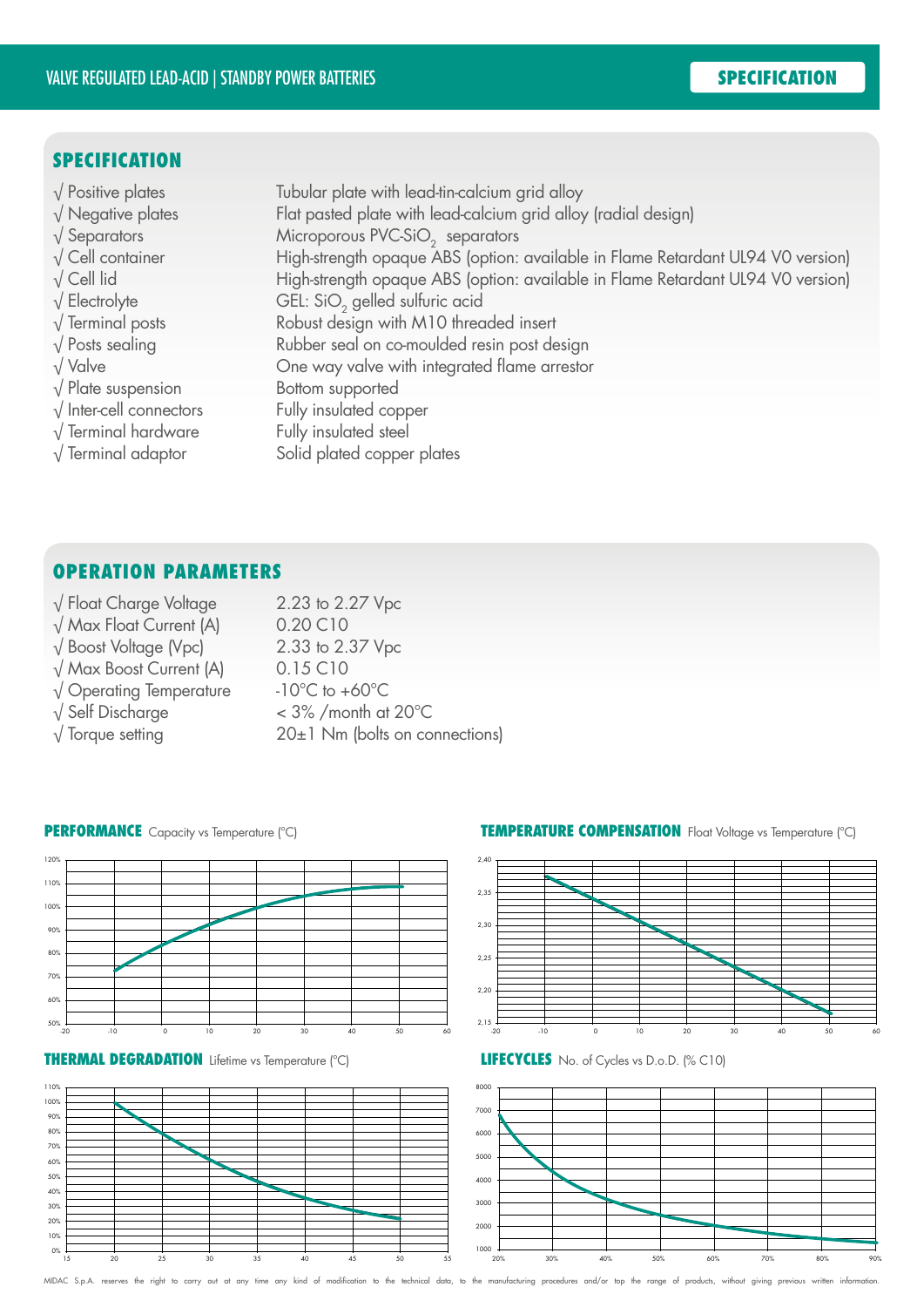## DISCHARGE CURRENT (A) to 1.60 Vpc at 20°C

|                   |        |               |                      | <b>Minutes</b> |        |        |                             |               |                         |                         |       |       | <b>Hours</b> |       |       |       |               |       |
|-------------------|--------|---------------|----------------------|----------------|--------|--------|-----------------------------|---------------|-------------------------|-------------------------|-------|-------|--------------|-------|-------|-------|---------------|-------|
| <b>Type</b>       | T.     | 5             | 10                   | 15             | 20     | 30     | 45                          |               | $\overline{\mathbf{2}}$ | $\overline{\mathbf{3}}$ | 4     | 5     | 6            | 7     | 8     | 10    | 12            | 20    |
| 4 OPzV 200        | 434,0  | 376,7         | 334,8                | 297,9          | 266,3  | 217,4  | 169,4                       | 139,7         | 85,1                    | 62,8                    | 50,2  | 42,2  | 36,5         | 32,2  | 28,9  | 24,1  | 20,71         | 13,44 |
| 5 OPzV 250        | 538,0  | 467,4         | 416,4                | 371,0          | 332,0  | 271,4  | 211,7                       | 174,6         | 106,4                   | 78,5                    | 62,8  | 52,7  | 45,6         | 40,3  | 36,2  | 30,1  | 25,90         | 16,81 |
| 6 OPzV 300        | 636,6  | 554,5         | 495,6                | 442,4          | 396,7  | 325,2  | 253,9                       | 209,5         | 127,8                   | 94,2                    | 75,5  | 63,3  | 54,8         | 48,4  | 43,4  | 36,2  | 31,10         | 20,19 |
| 5 OPzV 350        | 637,4  | 566,4         | 520,7                | 477,8          | 438,9  | 373,1  | 300,5                       | 250,5         | 154,0                   | 113,8                   | 91,3  | 76,7  | 66,5         | 58,8  | 52,8  | 44,0  | 37,89         | 24,67 |
| 6 OPzV 420        | 747,3  | 668,1         | 615,6                | 566,8          | 521,7  | 445,3  | 359,9                       | 300,5         | 184,9                   | 136,7                   | 109,7 | 92,2  | 79,9         | 70,6  | 63,4  | 52,9  | 45,54         | 29,65 |
| <b>7 OPzV 490</b> | 849,1  | 757,2         | 703,4                | 649,6          | 600,0  | 515,0  | 418,7                       | 350,4         | 216,1                   | 159,8                   | 128,3 | 107,8 | 93,4         | 82,6  | 74,2  | 61,9  | 53,26         | 34,69 |
| 6 OPzV 600        | 806,8  | 765,3         | 722,9                | 682,0          | 643,5  | 572,9  | 485,1                       | 416,8         | 263,9                   | 196,1                   | 157,6 | 132,5 | 114,7        | 101,4 | 91,0  | 75,8  | 65,18         | 42,40 |
| 8 OPzV 800        | 1103.5 | 1046,0        | 983,5                | 926,6          | 872,4  | 772,6  | 651,0                       | 557,2         | 351,4                   | 260,9                   | 209,7 | 176,2 | 152,6        | 134,8 | 121,0 | 100,8 | 86,66         | 56,37 |
| 10 OPzV 1000      | 1364.3 | 1294,4        | 1218,5               | 1148,7         | 1082,8 | 961,0  | 811,6                       | 695,8         | 439,5                   | 326,5                   | 262,3 | 220,5 | 190,9        | 168,7 | 151,4 | 126,1 | 108,46        | 70,55 |
| 12 OPzV 1200      | 1596.3 | 1514.1        | 1431,6               | 1353.9         | 1278,0 | 1140,2 | 967,5                       | 832,6         | 528,2                   | 392,6                   | 315,5 | 265,3 | 229,7        | 203,0 | 182,2 | 151,8 | 130,52        | 84,91 |
| 12 OPzV 1500      | 1830.8 | 1782.9        | 1705,9               | 1611.6         | 1522.6 | 1355.8 | 1148.9                      | 986,8         | 623.8                   | 462.9                   | 371,7 | 312,1 | 269,9        | 238,3 | 213,7 | 177.7 | 152.62        | 98,75 |
| 16 OPzV 2000      |        | 2461,7 2427,6 | 2290,0               | 2162,7         | 2040,7 |        | 1814,9 1535,4 1316,9        |               | 831,4                   | 616,8                   | 495,2 | 415,8 | 359,5        | 317,4 | 284,7 | 236,8 | 203,32 131,54 |       |
| 20 OPzV 2500      | 3136.4 | 3038,2        | 2916,0               | 2744.9         | 2584.1 | 2291,3 |                             | 1930,6 1651,2 | 1039,9                  | 771,2                   | 619,1 | 519,7 | 449,4        | 396,8 | 355,8 | 296,0 | 254,12 164,40 |       |
| 24 OPzV 3000      | 3578.1 |               | 3530.1 3348.3 3170.6 |                | 2998.9 |        | 2682,5 2282,9 1967,4 1248,0 |               |                         | 926,5                   | 744.1 | 624,8 | 540.4        | 477,2 | 427.9 | 356.0 | 305.68 197.79 |       |

#### DISCHARGE CURRENT (A) to 1.65 Vpc at 20°C

|                   |        |               |        | <b>Minutes</b> |        |        |                      |               |              |                         |       |       | <b>Hours</b>     |                |       |       |        |        |
|-------------------|--------|---------------|--------|----------------|--------|--------|----------------------|---------------|--------------|-------------------------|-------|-------|------------------|----------------|-------|-------|--------|--------|
| <b>Type</b>       | п      | 5             | 10     | 15             | 20     | 30     | 45                   |               | $\mathbf{2}$ | $\overline{\mathbf{3}}$ | 4     | 5     | $\boldsymbol{6}$ | $\overline{ }$ | 8     | 10    | 12     | 20     |
| <b>4 OPzV 200</b> | 381,9  | 337,3         | 304,0  | 274,4          | 248,6  | 207,7  | 165,3                | 137,3         | 84,2         | 62,2                    | 49,8  | 41,8  | 36,2             | 32,0           | 28,7  | 23,9  | 20,55  | 13,34  |
| 5 OPzV 250        | 472,0  | 418,6         | 377,8  | 341,4          | 309,6  | 259,0  | 206,5                | 171,6         | 105,3        | 77,7                    | 62,3  | 52,3  | 45,2             | 40,0           | 35,9  | 29,9  | 25,70  | 16,68  |
| 6 OPzV 300        | 560.5  | 496,7         | 449,1  | 406,7          | 369,4  | 309,8  | 247.4                | 205,8         | 126.4        | 93.3                    | 74,8  | 62,8  | 54,3             | 48,0           | 43,1  | 35.9  | 30,86  | 20,04  |
| 5 OPzV 350        | 559,9  | 506,1         | 468,2  | 433,8          | 402,5  | 348,6  | 287,7                | 243,6         | 151,9        | 112,5                   | 90,4  | 76,0  | 65,9             | 58,3           | 52,3  | 43,7  | 37,57  | 24,47  |
| 6 OPzV 420        | 658.7  | 595,5         | 552,8  | 513,7          | 477,7  | 415,2  | 343,7                | 291,7         | 182,4        | 135,2                   | 108,6 | 91,4  | 79,1             | 70,0           | 62,9  | 52,5  | 45,16  | 29,41  |
| <b>7 OPzV 490</b> | 746,5  | 678,1         | 630,8  | 587,8          | 548,2  | 478,8  | 398,4                | 339,3         | 213,0        | 157,9                   | 127,0 | 106,8 | 92,5             | 81,8           | 73,5  | 61,3  | 52,81  | 34,40  |
| 6 OPzV 600        | 708.8  | 666,7         | 646,0  | 613,1          | 582,0  | 525,2  | 453,1                | 395,9         | 258,9        | 193,4                   | 155,8 | 131,1 | 113,6            | 100,4          | 90,1  | 75,1  | 64,61  | 42,05  |
| 8 OPzV 800        | 969.6  | 923,0         | 880,4  | 833,8          | 790,1  | 710,3  | 609,7                | 531,0         | 345,1        | 257,5                   | 207,3 | 174,4 | 151,1            | 133,5          | 119,9 | 99,9  | 85,91  | 55,90  |
| 10 OPzV 1000      | 1198.7 | 1140,7        | 1091,1 | 1033,2         | 980,4  | 882,5  | 759,1                | 662,1         | 431,4        | 322,1                   | 259,3 | 218,2 | 189,0            | 167,1          | 150,0 | 125,0 | 107,52 | 69,97  |
| 12 OPzV 1200      | 1402.4 | 1333,5        | 1279.8 | 1216.2         | 1155.0 | 1044.0 | 902,5                | 789.7         | 517.9        | 387.1                   | 311,8 | 262,4 | 227,3            | 201,0          | 180,5 | 150.4 | 129.37 | 84,20  |
| 12 OPzV 1500      | 1614.6 | 1593.2        | 1528.5 | 1450.0         | 1378.2 | 1244.3 | 1073.7               | 938.2         | 612,2        | 456,7                   | 367.4 | 308.8 | 267,2            | 236,0          | 211,7 | 176.1 | 151.29 | 97.92  |
| 16 OPzV 2000      | 2171.5 | 2142,5        | 2051,4 | 1946,6         | 1847,9 | 1666,5 | 1436,1 1253,4        |               | 816,2        | 608,7                   | 489,6 | 411,4 | 356,0            | 314,4          | 282,0 | 234,7 | 201,54 | 130,44 |
| 20 OPzV 2500      | 2772.1 | 2734.9        | 2610.3 | 2472.3         | 2342.6 | 2106,2 |                      | 1808,8 1574,9 | 1021,4       | 761,2                   | 612,2 | 514,3 | 445,0            | 393,0          | 352,5 | 293.3 | 251.90 | 163,02 |
| 24 OPzV 3000      |        | 3155,9 3114,2 | 2995,8 | 2851,6         | 2711,5 |        | 2457,2 2128,9 1865,4 |               | 1223,7       | 913,9                   | 735,5 | 618,2 | 534,9            | 472,5          | 423,9 | 352,8 | 302,98 | 196,12 |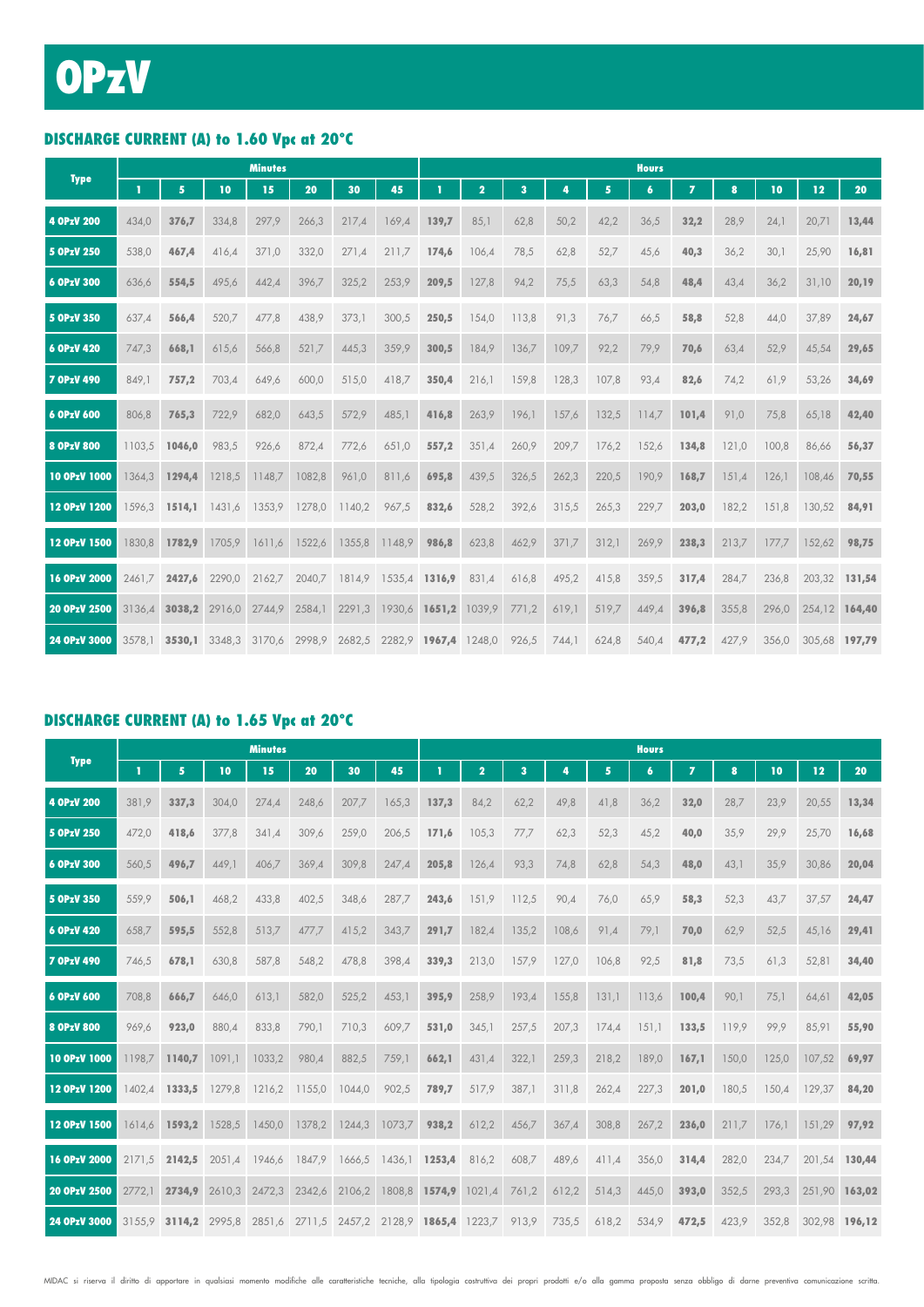### DISCHARGE CURRENT (A) to 1.70 Vpc at 20°C

|                   |        |                |                             | <b>Minutes</b> |        |        |                                    |        |                |       |       |       | <b>Hours</b>     |                |       |       |               |        |
|-------------------|--------|----------------|-----------------------------|----------------|--------|--------|------------------------------------|--------|----------------|-------|-------|-------|------------------|----------------|-------|-------|---------------|--------|
| <b>Type</b>       | T      | 5 <sup>1</sup> | 10                          | 15             | 20     | 30     | 45                                 |        | $\overline{2}$ | 3     | 4     | 5     | $\boldsymbol{6}$ | $\overline{I}$ | 8     | 10    | 12            | 20     |
| 4 OPzV 200        | 328,4  | 297,0          | 270,6                       | 247,3          | 226,8  | 193,1  | 157,4                              | 132,7  | 82,7           | 61,3  | 49,2  | 41,3  | 35,7             | 31,6           | 28,4  | 23,6  | 20,32         | 13,20  |
| 5 OPzV 250        | 408,3  | 369,0          | 336,3                       | 307,6          | 282,3  | 240,7  | 196,4                              | 165,7  | 103,4          | 76,6  | 61,5  | 51,6  | 44,7             | 39,5           | 35,5  | 29,6  | 25,41         | 16,50  |
| 6 OPzV 300        | 483,2  | 437,0          | 399,4                       | 365,9          | 336,4  | 287,5  | 235,0                              | 198,5  | 124,1          | 92,0  | 73,8  | 62,0  | 53,7             | 47,4           | 42,6  | 35,5  | 30,52         | 19,82  |
| 5 OPzV 350        | 482,4  | 441,9          | 413,2                       | 386,0          | 361,3  | 318,3  | 267,9                              | 230,6  | 148,2          | 110,5 | 89,0  | 74,9  | 65,0             | 57,5           | 51,7  | 43,1  | 37,13         | 24,20  |
| 6 OPzV 420        | 565,9  | 509,9          | 488,1                       | 456,9          | 428,3  | 378,3  | 319,4                              | 275,6  | 177,8          | 132,7 | 106,9 | 90,0  | 78,1             | 69,1           | 62,1  | 51,8  | 44,61         | 29,08  |
| <b>7 OPzV 490</b> | 642,7  | 579,9          | 555,8                       | 521,5          | 490,2  | 435,2  | 369,1                              | 319,4  | 207,3          | 154,9 | 124,9 | 105,2 | 91,2             | 80,7           | 72,6  | 60,6  | 52,16         | 34,00  |
| 6 OPzV 600        | 610,8  | 583,1          | 569,0                       | 541,5          | 516,8  | 471,5  | 413,7                              | 366,5  | 249,2          | 188,8 | 152,8 | 128,9 | 111,8            | 98,9           | 88,9  | 74,1  | 63,78         | 41,55  |
| 8 OPzV 800        | 835,7  | 798,7          | 775,3                       | 737,6          | 702,4  | 639,2  | 558,3                              | 492,9  | 333,0          | 251,7 | 203,5 | 171,6 | 148,8            | 131,6          | 118,2 | 98,6  | 84,83         | 55,26  |
| 10 OPzV 1000      | 1033,0 | 986,9          | 959,4                       | 914,0          | 870,6  | 793,2  | 694,3                              | 613,9  | 415,9          | 314,6 | 254,5 | 214,6 | 186,1            | 164,7          | 147,9 | 123,4 | 106,15        | 69,15  |
| 12 OPzV 1200      | 1208.5 | 1153,1         | 1125,7                      | 1073,5         | 1025,3 | 936,6  | 823,1                              | 730,3  | 498,0          | 377,6 | 305,7 | 257,9 | 223,7            | 198,0          | 177,9 | 148,4 | 127,70        | 83,20  |
| 12 OPzV 1500      | 1398.8 | 1380,6         | 1343,0                      | 1284,1         | 1224,5 | 1118,6 | 981,4                              | 869,2  | 589,9          | 446,1 | 360,5 | 303,6 | 263,1            | 232,6          | 208,7 | 173,8 | 149,36        | 96,76  |
| 16 OPzV 2000      | 1881.5 | 1857.0         | 1807,6                      | 1722,9         | 1643,5 | 1499.1 | 1313,5 1162,4                      |        | 787,2          | 594,7 | 480,5 | 404,6 | 350,5            | 309,9          | 278,1 | 231,6 | 198,98        | 128,90 |
| 20 OPzV 2500      | 2401,3 | 2357,4         | 2296,2                      | 2188,2         | 2084,6 | 1896,3 | 1656,7                             | 1462,8 | 986,2          | 744,1 | 601,0 | 505,9 | 438,2            | 387,4          | 347,7 | 289,5 | 248,71        | 161,10 |
| 24 OPzV 3000      |        |                | 2733,7 2698,4 2640,5 2519,4 |                |        |        | 2408,9 2205,0 1942,5 1724,9 1177,1 |        |                | 891,8 | 721,3 | 607,7 | 526,5            | 465,6          | 417,9 | 348,0 | 299,08 193,79 |        |

#### DISCHARGE CURRENT (A) to 1.75 Vpc at 20°C

|                   |        |               |        | <b>Minutes</b> |        |        |               |               |                |                         |       |       | <b>Hours</b>     |                |       |       |               |        |
|-------------------|--------|---------------|--------|----------------|--------|--------|---------------|---------------|----------------|-------------------------|-------|-------|------------------|----------------|-------|-------|---------------|--------|
| <b>Type</b>       | п      | 5             | 10     | 15             | 20     | 30     | 45            |               | $\overline{2}$ | $\overline{\mathbf{3}}$ | Z     | 5     | $\boldsymbol{6}$ | $\overline{z}$ | 8     | 10    | 12            | 20     |
| 4 OPzV 200        | 276,3  | 251,9         | 235,4  | 217,4          | 201,3  | 174,7  | 145,2         | 124,2         | 79.8           | 59,7                    | 48,0  | 40,4  | 35,0             | 31,0           | 27,8  | 23,2  | 19,97         | 12,98  |
| 5 OPzV 250        | 342,9  | 317,6         | 292,5  | 270,1          | 250,4  | 217,5  | 181,0         | 155,0         | 99,8           | 74,6                    | 60,0  | 50,5  | 43,8             | 38,7           | 34,8  | 29,0  | 24,97         | 16,23  |
| 6 OPzV 300        | 405,8  | 376,0         | 347,0  | 320,9          | 298,0  | 259,4  | 216,3         | 185,4         | 119,6          | 89,5                    | 72,1  | 60,7  | 52,6             | 46,5           | 41,8  | 34,8  | 29,98         | 19,49  |
| 5 OPzV 350        | 405.0  | 372,7         | 357,1  | 335,5          | 316,2  | 282,7  | 242,5         | 211,7         | 140.9          | 106,6                   | 86,4  | 73,0  | 63,4             | 56,2           | 50,6  | 42,2  | 36,40         | 23,76  |
| 6 OPzV 420        | 475,2  | 430,7         | 421,1  | 396,6          | 374,3  | 335,5  | 288,5         | 252,4         | 168,7          | 127,9                   | 103,7 | 87,6  | 76,2             | 67,5           | 60,7  | 50,7  | 43,73         | 28,55  |
| <b>7 OPzV 490</b> | 539,5  | 489,9         | 479,5  | 452,2          | 427,6  | 384,6  | 332,4         | 291,7         | 196,1          | 149,0                   | 121,0 | 102,3 | 88,9             | 78,8           | 70,9  | 59,3  | 51,10         | 33,37  |
| 6 OPzV 600        | 512.9  | 492,2         | 488.6  | 468.3          | 448,7  | 413,0  | 367,7         | 330.1         | 232,2          | 179.6                   | 146.9 | 124.7 | 108,5            | 96,3           | 86.6  | 72,4  | 62,41         | 40,77  |
| 8 OPzV 800        | 701,8  | 674,6         | 668,7  | 638,9          | 610,6  | 560,7  | 497,3         | 445,1         | 311,2          | 240,0                   | 196,1 | 166,2 | 144,6            | 128,2          | 115,4 | 96,4  | 83,05         | 54,23  |
| 10 OPzV 1000      | 867,5  | 833,3         | 827,3  | 790,5          | 756,4  | 695,7  | 617,8         | 553,7         | 388,2          | 299,7                   | 245,0 | 207,8 | 180,8            | 160,4          | 144,3 | 120,6 | 103.90        | 67,85  |
| 12 OPzV 1200      | 1014.7 | 973.0         | 966.1  | 928,4          | 889,4  | 819,6  | 730,9         | 657.0         | 463,5          | 358,8                   | 293,8 | 249,4 | 217,2            | 192,6          | 173,4 | 144.9 | 124.92        | 81,61  |
| 12 OPzV 1500      | 1183.2 | 1168.1        | 1159.8 | 1111,8         | 1064,7 | 980,9  | 873,4         | 783,8         | 550,5          | 424,9                   | 347,1 | 294,0 | 255,6            | 226,5          | 203,6 | 169.9 | 146.17        | 94,92  |
| 16 OPzV 2000      | 1591.9 | 1571,5        | 1559,3 | 1493,8         | 1429,6 | 1315,5 | 1170,2 1049,1 |               | 735,2          | 567,0                   | 462,9 | 392,0 | 340,8            | 301,9          | 271,4 | 226,4 | 194.77        | 126,47 |
| 20 OPzV 2500      | 2030.5 | 2004,4        | 1960.7 | 1896.1         | 1814.1 | 1665,8 |               | 1477,3 1322,0 | 922,3          | 710,0                   | 579,3 | 490,4 | 426,1            | 377,4          | 339,3 | 283.0 | 243,44        | 158,04 |
| 24 OPzV 3000      |        | 2312,2 2282,9 |        | 2267,2 2181,8  | 2093,7 | 1932,1 |               | 1725,3 1552,4 | 1096,2         | 848,0                   | 693,6 | 588,0 | 511,3            | 453,2          | 407,5 | 340.1 | 292,62 190,07 |        |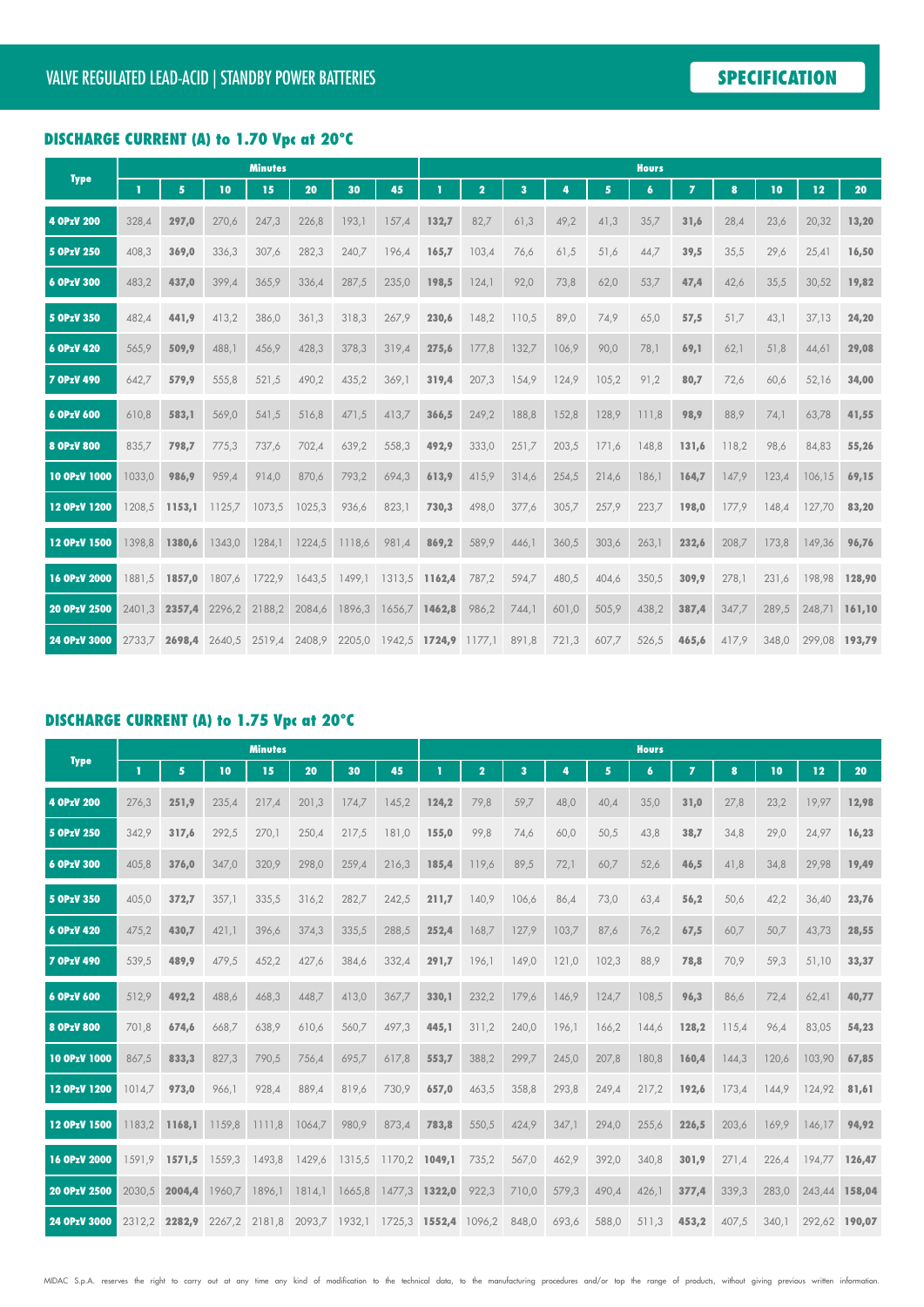## DISCHARGE CURRENT (A) to 1.80 Vpc at 20°C

|                     |        |               |               | <b>Minutes</b> |                             |        |               |       |       |       |       |       | <b>Hours</b>     |                |       |       |               |        |
|---------------------|--------|---------------|---------------|----------------|-----------------------------|--------|---------------|-------|-------|-------|-------|-------|------------------|----------------|-------|-------|---------------|--------|
| <b>Type</b>         | п      | 5             | 10            | 15             | 20                          | 30     | 45            |       | 2     | 3     | 4     | 5     | $\boldsymbol{6}$ | $\overline{z}$ | 8     | 10    | 12            | 20     |
| 4 OPzV 200          | 224,0  | 208,1         | 198,9         | 185,0          | 172,9                       | 152,5  | 129,3         | 112,2 | 74,3  | 56,3  | 45,7  | 38,7  | 33,6             | 29,8           | 26,8  | 22,4  | 19,30         | 12,58  |
| 5 OPzV 250          | 276,8  | 255,7         | 247,0         | 229,9          | 214,9                       | 189,7  | 161,0         | 139,8 | 92,8  | 70,4  | 57,1  | 48,3  | 42,0             | 37,2           | 33,5  | 28,0  | 24,13         | 15,73  |
| 6 OPzV 300          | 328,5  | 307,4         | 293,0         | 272,9          | 255,4                       | 225,9  | 192,1         | 167,1 | 111.1 | 84,3  | 68,5  | 57,9  | 50,4             | 44,7           | 40,2  | 33,6  | 28,95         | 18,88  |
| 5 OPzV 350          | 327,6  | 303,6         | 299,7         | 283,0          | 268,3                       | 242,6  | 211,7         | 187,4 | 128,9 | 99,2  | 81,2  | 69,1  | 60,3             | 53,6           | 48,3  | 40,5  | 34,98         | 22,94  |
| 6 OPzV 420          | 384,5  | 351,3         | 348,0         | 334,3          | 317,0                       | 287,3  | 251,4         | 223,1 | 154,0 | 118,7 | 97,3  | 82,8  | 72,3             | 64,3           | 57,9  | 48,6  | 41,98         | 27,54  |
| <b>7 OPzV 490</b>   | 436,2  | 399,0         | 393,3         | 380,5          | 361,6                       | 328,8  | 288,7         | 256,9 | 178,5 | 137,9 | 113,2 | 96,4  | 84,2             | 74,9           | 67,6  | 56,7  | 48,99         | 32,16  |
| 6 OPzV 600          | 414,2  | 395,8         | 392,4         | 390,5          | 378,5                       | 351,0  | 316,1         | 287,1 | 208,8 | 164,4 | 136,1 | 116,5 | 102,0            | 90,9           | 82,1  | 69,0  | 59,67         | 39,26  |
| 8 OPzV 800          | 568,0  | 550,9         | 547,1         | 537,7          | 515,8                       | 477,1  | 428,5         | 388,2 | 280,6 | 220,2 | 182,1 | 155,6 | 136,2            | 121,4          | 109,6 | 92,0  | 79,53         | 52,28  |
| <b>10 OPzV 1000</b> | 702,1  | 680,2         | 675,7         | 663,1          | 638,6                       | 591,5  | 531,8         | 482,3 | 349.6 | 274,7 | 227,3 | 194,4 | 170,2            | 151,6          | 136,9 | 115,0 | 99.43         | 65,38  |
| 12 OPzV 1200        | 821,0  | 793,4         | 788,3         | 779,8          | 749,9                       | 695,9  | 627,5         | 570,7 | 416,2 | 328,1 | 271,8 | 232,7 | 203,9            | 181,8          | 164,2 | 138,0 | 119,36        | 78,56  |
| 12 OPzV 1500        | 968.0  | 955,9         | 949,7         | 936,2          | 900,2                       | 834,9  | 752,0         | 682,8 | 495.7 | 389.5 | 321.9 | 275,1 | 240,6            | 214,2          | 193,2 | 162,0 | 139.83        | 91.41  |
| 16 OPzV 2000        | 1302.8 | 1286,4        | 1277.9        | 1258.9         | 1209.5                      | 1120,5 | 1008,2        | 914,7 | 662,6 | 520,2 | 429,7 | 367,0 | 321,0            | 285,6          | 257,6 | 216.0 | 186.41        | 121,83 |
| 20 OPzV 2500        | 1660,5 | 1639,5        | 1628,5        | 1588,9         | 1533,9                      | 1419,6 | 1274,3 1153,8 |       | 832,0 | 652,0 | 538,0 | 459,3 | 401,5            | 357,2          | 322,1 | 270,0 | 232,98        | 152,22 |
| 24 OPzV 3000        |        | 1891.6 1868.0 | 1856,2 1837,6 |                | 1768,5 1643,8 1484,1 1350,1 |        |               |       | 985,4 | 776,2 | 642,3 | 549,2 | 480,7            | 428,0          | 386,3 | 324.0 | 279.73 182.98 |        |

#### DISCHARGE CURRENT (A) to 1.83 Vpc at 20°C

|                   |        |               |        | <b>Minutes</b> |        |        |               |               |                         |                         |       |       | <b>Hours</b>        |                |       |       |        |               |
|-------------------|--------|---------------|--------|----------------|--------|--------|---------------|---------------|-------------------------|-------------------------|-------|-------|---------------------|----------------|-------|-------|--------|---------------|
| <b>Type</b>       | п      | 5             | 10     | 15             | 20     | 30     | 45            |               | $\overline{\mathbf{2}}$ | $\overline{\mathbf{3}}$ | 4     | 5     | $\ddot{\mathbf{6}}$ | $\overline{z}$ | 8     | 10    | 12     | 20            |
| 4 OPzV 200        | 192,1  | 179,5         | 176,6  | 164,9          | 154,7  | 137,6  | 118.0         | 103,3         | 69.7                    | 53,3                    | 43,4  | 36,9  | 32,1                | 28,5           | 25,7  | 21,5  | 18,58  | 12,16         |
| 5 OPzV 250        | 238.4  | 225,3         | 219,0  | 204,8          | 192,2  | 171,1  | 146.9         | 128,7         | 86.9                    | 66,5                    | 54,2  | 46,0  | 40,1                | 35,6           | 32,1  | 26,9  | 23,22  | 15,20         |
| 6 OPzV 300        | 282,1  | 266,4         | 258,1  | 243,0          | 228,3  | 203,6  | 175,1         | 153,6         | 104,0                   | 79,6                    | 65,0  | 55,2  | 48,1                | 42,7           | 38,5  | 32,3  | 27,85  | 18,24         |
| 5 OPzV 350        | 281,2  | 262,4         | 257,5  | 251,0          | 238,4  | 216,9  | 190,9         | 170,4         | 119,6                   | 93,0                    | 76,5  | 65,3  | 57,2                | 50,9           | 46,0  | 38,7  | 33,48  | 22,06         |
| 6 OPzV 420        | 330,7  | 308,0         | 305,4  | 295,9          | 281,7  | 256,6  | 226,4         | 202,5         | 142,7                   | 111,1                   | 91,6  | 78,2  | 68,5                | 61,0           | 55,2  | 46,4  | 40,15  | 26,47         |
| <b>7 OPzV 490</b> | 374,6  | 348,0         | 345,1  | 336,5          | 320,8  | 293,2  | 259,6         | 232,8         | 165,1                   | 128,9                   | 106,4 | 91,0  | 79,7                | 71,1           | 64,2  | 54,1  | 46,81  | 30,88         |
| 6 OPzV 600        | 356.4  | 347,3         | 345,2  | 343,1          | 335,3  | 312,3  | 282,9         | 258,6         | 191,7                   | 152,7                   | 127,3 | 109,4 | 96,2                | 86,0           | 77,8  | 65,6  | 56,89  | 37,67         |
| 8 OPzV 800        | 487,8  | 476,9         | 473,9  | 470,9          | 457,6  | 425,3  | 384,2         | 350,2         | 258,1                   | 204,9                   | 170,5 | 146,4 | 128,6               | 114,9          | 103,9 | 87,6  | 75,91  | 50,22         |
| 10 OPzV 1000      | 602,9  | 588,7         | 581,9  | 572,9          | 566,7  | 526,9  | 476,6         | 434,8         | 321,3                   | 255,4                   | 212,7 | 182,8 | 160,6               | 143,5          | 129,8 | 109,4 | 94,86  | 62,78         |
| 12 OPzV 1200      | 704.9  | 686,1         | 682,0  | 672,4          | 660,3  | 619,2  | 561,5         | 513,6         | 381.9                   | 304,5                   | 254,0 | 218,5 | 192,1               | 171,8          | 155,5 | 131.1 | 113.73 | 75,35         |
| 12 OPzV 1500      | 839.2  | 828,8         | 823,8  | 812,2          | 796,4  | 744,5  | 674,2         | 615,8         | 455.8                   | 362,2                   | 301,3 | 258,6 | 227,0               | 202,6          | 183,2 | 154.1 | 133.35 | 87,71         |
| 16 OPzV 2000      | 1129.7 | 1115,7        | 1108.8 | 1102,0         | 1073,4 | 999,2  | 904,3         | 825,4         | 609.7                   | 484,0                   | 402,3 | 345,2 | 302,9               | 270,3          | 244,4 | 205,6 | 177.84 | 116,94        |
| 20 OPzV 2500      | 1439.1 | 1421,2        | 1402,9 | 1381.9         | 1363,3 | 1265,6 | 1142,9 1041,4 |               | 765,9                   | 606,8                   | 503,9 | 432,0 | 379,0               | 338,1          | 305,5 | 256,9 | 222,25 | 146,08        |
| 24 OPzV 3000      |        | 1639.7 1619.5 | 1609.9 | 1600,6         | 1568,8 | 1464,2 |               | 1329,5 1216,5 | 904,9                   | 721,0                   | 600,6 | 515,9 | 453,1               | 404,6          | 365,9 | 308.0 |        | 266,63 175,52 |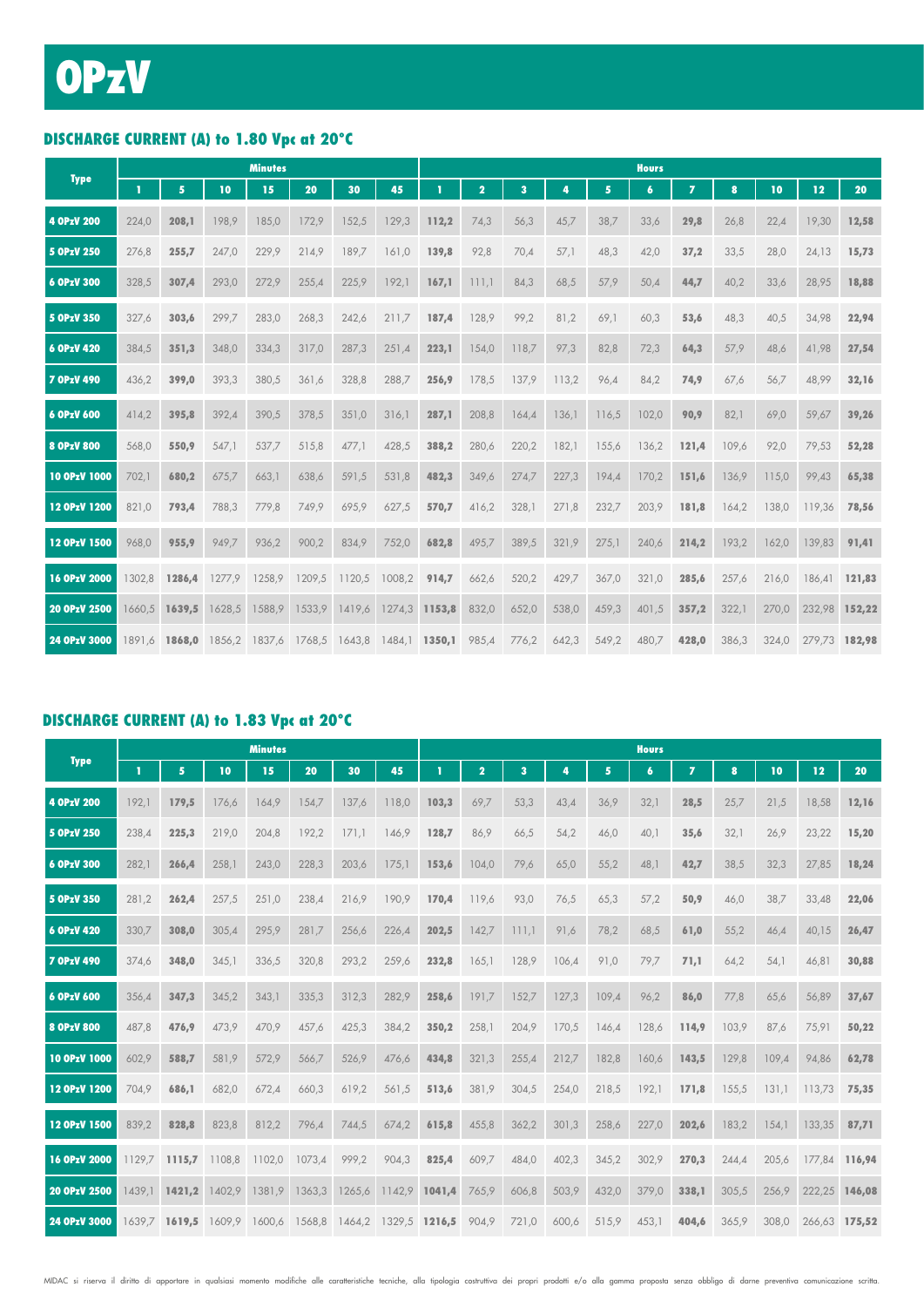## DISCHARGE CURRENT (A) to 1.85 Vpc at 20°C

|                   |        |                 |        | <b>Minutes</b> |        |                      | <b>Hours</b><br>45<br>5<br>$\overline{ }$<br>$\boldsymbol{6}$<br>10<br>$\overline{\mathbf{2}}$<br>3<br>4<br>8<br>109,8<br>50,8<br>35,3<br>30,9<br>27,4<br>24,7<br>20,8<br>96,7<br>66,1<br>41,6<br>63,4<br>51,9<br>38,5<br>34,3<br>30,9<br>25,9<br>120,4<br>82,4<br>44,1<br>136,6<br>98,6<br>62,1<br>52,9<br>46,2<br>41,1<br>37,1<br>31,1<br>162,7<br>143,6<br>75,9<br>88,1<br>72,8<br>62,3<br>48,8<br>176,3<br>158,1<br>112,5<br>54,6<br>44,1<br>37,1<br>52,8<br>208,9<br>187,8<br>134,2<br>105,2<br>87,1<br>74,6<br>65,4<br>58,4<br>44,5<br>239,2<br>101,1<br>76,1<br>67,9<br>61,5<br>51,8<br>215,5<br>155,0<br>121,9<br>86,7<br>260,2<br>179,1<br>120,4<br>103,9<br>91,6<br>82,0<br>74,3<br>62,8<br>238,6<br>143,8<br>139,2<br>122,5<br>109,7<br>99,4<br>83,9<br>353,7<br>323,5<br>241,5<br>193,2<br>161,5<br>152,9<br>438.4<br>401.6<br>300.4<br>240,7<br>201,4<br>173,6<br>136,9<br>124,1<br>104.8<br>356,6<br>286,6<br>240,3<br>207,4<br>182,8<br>163,7<br>148,4<br>516,4<br>473,7<br>125,5<br>620,8<br>568,9<br>426,2<br>341,3<br>285,3<br>245,7<br>216,1<br>193,3<br>175,0<br>147,5 |       |       |       |       |       |       |       |       |       |               |        |
|-------------------|--------|-----------------|--------|----------------|--------|----------------------|--------------------------------------------------------------------------------------------------------------------------------------------------------------------------------------------------------------------------------------------------------------------------------------------------------------------------------------------------------------------------------------------------------------------------------------------------------------------------------------------------------------------------------------------------------------------------------------------------------------------------------------------------------------------------------------------------------------------------------------------------------------------------------------------------------------------------------------------------------------------------------------------------------------------------------------------------------------------------------------------------------------------------------------------------------------------------------------------|-------|-------|-------|-------|-------|-------|-------|-------|-------|---------------|--------|
| <b>Type</b>       | T      | 5               | 10     | 15             | 20     | 30                   |                                                                                                                                                                                                                                                                                                                                                                                                                                                                                                                                                                                                                                                                                                                                                                                                                                                                                                                                                                                                                                                                                            |       |       |       |       |       |       |       |       |       | 12            | 20     |
| 4 OPzV 200        | 171,3  | 163,3           | 161,2  | 151,2          | 142,2  | 127,1                |                                                                                                                                                                                                                                                                                                                                                                                                                                                                                                                                                                                                                                                                                                                                                                                                                                                                                                                                                                                                                                                                                            |       |       |       |       |       |       |       |       |       | 17,93         | 11,77  |
| 5 OPzV 250        | 212,3  | 202,3           | 200,0  | 187,7          | 176,6  | 158,1                |                                                                                                                                                                                                                                                                                                                                                                                                                                                                                                                                                                                                                                                                                                                                                                                                                                                                                                                                                                                                                                                                                            |       |       |       |       |       |       |       |       |       | 22,40         | 14,70  |
| 6 OPzV 300        | 251,2  | 237,8           | 232,9  | 222,8          | 209,8  | 188,0                |                                                                                                                                                                                                                                                                                                                                                                                                                                                                                                                                                                                                                                                                                                                                                                                                                                                                                                                                                                                                                                                                                            |       |       |       |       |       |       |       |       |       | 26,87         | 17,64  |
| 5 OPzV 350        | 250,3  | 233,8           | 230,0  | 227,8          | 218,2  | 199,2                |                                                                                                                                                                                                                                                                                                                                                                                                                                                                                                                                                                                                                                                                                                                                                                                                                                                                                                                                                                                                                                                                                            |       |       |       |       |       |       |       |       |       | 32,18         | 21,27  |
| 6 OPzV 420        | 294,4  | 275,7           | 273,5  | 266,8          | 257,6  | 235,6                |                                                                                                                                                                                                                                                                                                                                                                                                                                                                                                                                                                                                                                                                                                                                                                                                                                                                                                                                                                                                                                                                                            |       |       |       |       |       |       |       |       |       | 38,58         | 25,51  |
| <b>7 OPzV 490</b> | 333,3  | 311,3           | 308,8  | 302,6          | 293,2  | 268,9                |                                                                                                                                                                                                                                                                                                                                                                                                                                                                                                                                                                                                                                                                                                                                                                                                                                                                                                                                                                                                                                                                                            |       |       |       |       |       |       |       |       |       | 44,93         | 29,74  |
| 6 OPzV 600        | 317,3  | 311,3           | 309,5  | 307,7          | 303,5  | 286,4                |                                                                                                                                                                                                                                                                                                                                                                                                                                                                                                                                                                                                                                                                                                                                                                                                                                                                                                                                                                                                                                                                                            |       |       |       |       |       |       |       |       |       | 54,55         | 36,28  |
| 8 OPzV 800        | 434,3  | 427,8           | 425,2  | 421,3          | 413,2  | 390,0                |                                                                                                                                                                                                                                                                                                                                                                                                                                                                                                                                                                                                                                                                                                                                                                                                                                                                                                                                                                                                                                                                                            |       |       |       |       |       |       |       |       |       | 72,85         | 48,40  |
| 10 OPzV 1000      | 536.8  | 525,3           | 518,5  | 514,6          | 511,9  | 483,0                |                                                                                                                                                                                                                                                                                                                                                                                                                                                                                                                                                                                                                                                                                                                                                                                                                                                                                                                                                                                                                                                                                            |       |       |       |       |       |       |       |       |       | 91,00         | 60,48  |
| 12 OPzV 1200      | 627,6  | 614,8           | 607,5  | 600,4          | 595,3  | 567,3                |                                                                                                                                                                                                                                                                                                                                                                                                                                                                                                                                                                                                                                                                                                                                                                                                                                                                                                                                                                                                                                                                                            |       |       |       |       |       |       |       |       |       | 109,02        | 72,54  |
| 12 OPzV 1500      | 753,5  | 744,3           | 738,8  | 727,5          | 719,6  | 682,9                |                                                                                                                                                                                                                                                                                                                                                                                                                                                                                                                                                                                                                                                                                                                                                                                                                                                                                                                                                                                                                                                                                            |       |       |       |       |       |       |       |       |       | 127,87        | 84,45  |
| 16 OPzV 2000      | 1014.5 | 1002,1          | 996,2  | 990,4          | 974,3  | 917,2                | 833,0                                                                                                                                                                                                                                                                                                                                                                                                                                                                                                                                                                                                                                                                                                                                                                                                                                                                                                                                                                                                                                                                                      | 762,7 | 570,3 | 456,2 | 381,1 | 328,0 | 288,5 | 257,9 | 233,5 | 196,8 | 170.58        | 112,62 |
| 20 OPzV 2500      | 1291,9 | 1272,0          | 1253,9 | 1243,4         | 1236,0 | 1161,3               | 1052,4                                                                                                                                                                                                                                                                                                                                                                                                                                                                                                                                                                                                                                                                                                                                                                                                                                                                                                                                                                                                                                                                                     | 962,4 | 716,6 | 572,1 | 477,3 | 410,6 | 361,0 | 322,6 | 292,0 | 246,0 | 213,14        | 140,65 |
| 24 OPzV 3000      |        | $1472,1$ 1454,2 | 1446,0 | 1438,0         | 1425,8 | 1343,3 1223,2 1123,5 |                                                                                                                                                                                                                                                                                                                                                                                                                                                                                                                                                                                                                                                                                                                                                                                                                                                                                                                                                                                                                                                                                            |       | 845,6 | 678,9 | 568,3 | 489,9 | 431,3 | 385,8 | 349,4 | 294,8 | 255,59 168,95 |        |

#### DISCHARGE CURRENT (A) to 1.87 Vpc at 20°C

|                   |        |               |        | <b>Minutes</b> |        |        |                      |       |                |       |       |       | <b>Hours</b>     |                |       |       |               |        |
|-------------------|--------|---------------|--------|----------------|--------|--------|----------------------|-------|----------------|-------|-------|-------|------------------|----------------|-------|-------|---------------|--------|
| <b>Type</b>       | п      | 5             | 10     | 15             | 20     | 30     | 45                   |       | $\overline{2}$ | 3     | Д     | 5     | $\boldsymbol{6}$ | $\overline{I}$ | 8     | 10    | 12            | 20     |
| 4 OPzV 200        | 150,3  | 144,8         | 141,6  | 137,4          | 129,5  | 116.3  | 101,1                | 89,5  | 62,0           | 48,0  | 39,4  | 33,6  | 29,4             | 26,2           | 23,6  | 19,8  | 17,15         | 11,29  |
| 5 OPzV 250        | 186,2  | 177,9         | 175,2  | 170,5          | 160,8  | 144,5  | 125,7                | 111,4 | 77,3           | 59,8  | 49,2  | 41,9  | 36,7             | 32,7           | 29,5  | 24,8  | 21,43         | 14,10  |
| 6 OPzV 300        | 220,3  | 211,9         | 209,6  | 202,2          | 190,9  | 171,8  | 149,7                | 132,8 | 92,4           | 71,6  | 58,9  | 50,2  | 43,9             | 39,1           | 35,3  | 29,7  | 25,68         | 16,91  |
| 5 OPzV 350        | 219.4  | 207,6         | 205,9  | 202,2          | 197,9  | 181,2  | 161.1                | 145,2 | 104,7          | 82,6  | 68,6  | 58,9  | 51,8             | 46,3           | 41,9  | 35,3  | 30,66         | 20,33  |
| 6 OPzV 420        | 258.0  | 243,5         | 241,6  | 239,7          | 233,2  | 214,2  | 190,8                | 172,2 | 124,7          | 98,6  | 82,0  | 70,4  | 61,9             | 55,4           | 50,1  | 42,3  | 36,73         | 24,38  |
| <b>7 OPzV 490</b> | 292,1  | 274,6         | 272,6  | 270,6          | 265,1  | 244,2  | 218,3                | 197,5 | 143,9          | 114,1 | 95,0  | 81,7  | 71,9             | 64,3           | 58,3  | 49,2  | 42,75         | 28,40  |
| 6 OPzV 600        | 277.9  | 272,7         | 270,3  | 269,0          | 268,0  | 259,8  | 237,0                | 218.1 | 165,6          | 134,0 | 112,8 | 97,7  | 86,3             | 77,4           | 70,3  | 59,6  | 51,84         | 34,64  |
| 8 OPzV 800        | 383,5  | 378,8         | 376,6  | 374,4          | 372,3  | 354,5  | 322,5                | 296,0 | 223,5          | 180,3 | 151,5 | 131,0 | 115,6            | 103,7          | 94,1  | 79,7  | 69,29         | 46,24  |
| 10 OPzV 1000      | 473,0  | 467,2         | 464,6  | 462,0          | 455,8  | 438,7  | 399,7                | 367,1 | 277,9          | 224,4 | 188,8 | 163,3 | 144,3            | 129,4          | 117,4 | 99,5  | 86,53         | 57,77  |
| 12 OPzV 1200      | 550,3  | 543,7         | 540,7  | 537,8          | 534,9  | 515,0  | 470.                 | 432,8 | 329,4          | 266,8 | 224,9 | 194.8 | 172,2            | 154,6          | 140.4 | 119.0 | 103,57        | 69,24  |
| 12 OPzV 1500      | 668,0  | 659,9         | 656,2  | 652,6          | 649,0  | 621,0  | 566,2                | 520,5 | 394,4          | 318,2 | 267,4 | 231,1 | 203,8            | 182,6          | 165,6 | 139.9 | 121.51        | 80,60  |
| 16 OPzV 2000      | 899,8  | 884,5         | 874,1  | 868,1          | 863,8  | 834,0  | 759,7                | 698,2 | 528,0          | 425,5 | 357,3 | 308,7 | 272,2            | 243,8          | 221,1 | 186,8 | 162,14        | 107,51 |
| 20 OPzV 2500      | 1144.8 | 1130.8        | 1124,2 | 1117,8         | 1106.0 | 1055,7 | 960,1                | 880,8 | 663,5          | 533,7 | 447,6 | 386,4 | 340,5            | 304,9          | 276,4 | 233,4 | 202,56        | 134,23 |
| 24 OPzV 3000      |        | 1305.2 1286.2 | 1269.8 | 1260,3         | 1253,6 |        | 1219,9 1115,4 1027,1 |       | 781,9          | 632,5 | 532,3 | 460,5 | 406,5            | 364,4          | 330,6 | 279,5 | 242,80 161,21 |        |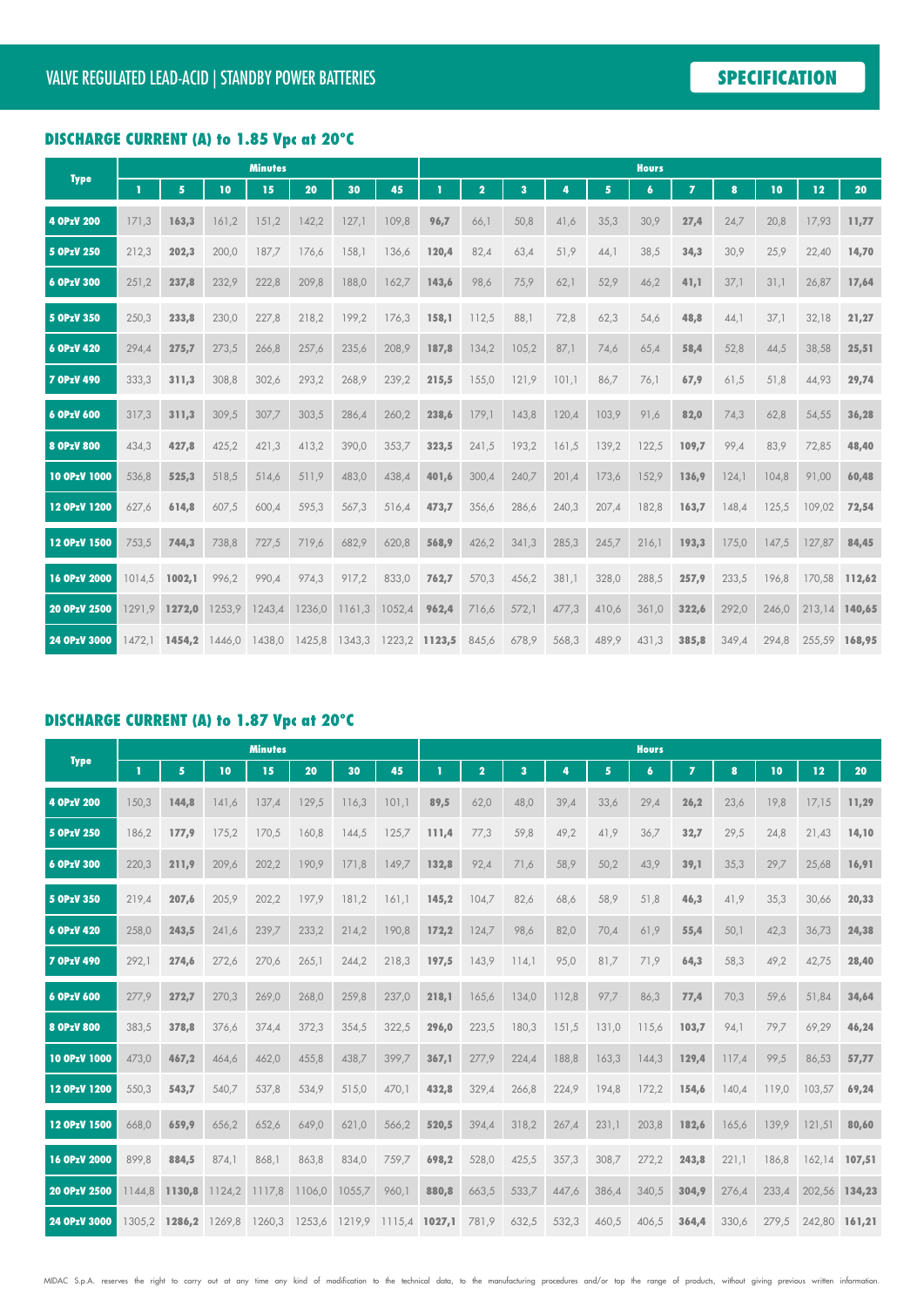## DISCHARGE CURRENT (A) to 1.90 Vpc at 20°C

|                   |        |        |        | <b>Minutes</b> |        |        |       |       |                |       |       |       | <b>Hours</b>     |                |       |       |                 |        |
|-------------------|--------|--------|--------|----------------|--------|--------|-------|-------|----------------|-------|-------|-------|------------------|----------------|-------|-------|-----------------|--------|
| <b>Type</b>       | T.     | 5      | 10     | 15             | 20     | 30     | 45    |       | $\overline{2}$ | 3     | 4     | 5     | $\boldsymbol{6}$ | $\overline{ }$ | 8     | 10    | 12 <sub>2</sub> | 20     |
| 4 OPzV 200        | 118,8  | 117,1  | 115,0  | 113,7          | 110,1  | 99,5   | 87,2  | 77,8  | 55,0           | 43,0  | 35,6  | 30,5  | 26,7             | 23,8           | 21,6  | 18,2  | 15,74           | 10,41  |
| 5 OPzV 250        | 147,2  | 145.1  | 143,6  | 142,3          | 136,7  | 123,7  | 108,5 | 96,9  | 68,6           | 53,7  | 44,4  | 38,0  | 33,3             | 29,8           | 26,9  | 22,7  | 19,65           | 13,00  |
| 6 OPzV 300        | 174,1  | 171,3  | 169,1  | 165,9          | 162,0  | 146.9  | 129,1 | 115,3 | 81,9           | 64,1  | 53,1  | 45,5  | 39,9             | 35,6           | 32,2  | 27,2  | 23,55           | 15,59  |
| 5 OPzV 350        | 173,2  | 166,7  | 164,3  | 162,9          | 161,9  | 153,6  | 137,5 | 124,7 | 91,7           | 73,2  | 61,3  | 52,9  | 46,6             | 41,8           | 37,9  | 32,1  | 27,94           | 18,65  |
| 6 OPzV 420        | 203,5  | 195,5  | 194,1  | 191,6          | 189,2  | 181,4  | 162,7 | 147,8 | 109,1          | 87,2  | 73,1  | 63,1  | 55,7             | 50,0           | 45,4  | 38,4  | 33,43           | 22,34  |
| <b>7 OPzV 490</b> | 230.4  | 220,1  | 218,6  | 215,8          | 213,4  | 206,3  | 185.7 | 169.1 | 125,6          | 100,7 | 84,5  | 73,1  | 64,6             | 57,9           | 52,6  | 44.6  | 38,85           | 25,99  |
| 6 OPzV 600        | 224,6  | 222,0  | 220,8  | 219,7          | 218,6  | 214,4  | 201,7 | 186,3 | 143,7          | 117,6 | 99,8  | 87,0  | 77,2             | 69,5           | 63,3  | 53.9  | 47,06           | 31,72  |
| 8 OPzV 800        | 309,5  | 305,8  | 304,1  | 302,5          | 301,0  | 294,0  | 274,7 | 253,4 | 194,4          | 158,6 | 134,4 | 116,9 | 103,7            | 93,3           | 84,9  | 72,2  | 63,00           | 42,40  |
| 10 OPzV 1000      | 381,5  | 376,9  | 374,9  | 370,7          | 367,7  | 363,5  | 340,3 | 314,1 | 241,5          | 197,2 | 167,3 | 145,6 | 129,2            | 116,3          | 105,9 | 90,1  | 78,61           | 52,95  |
| 12 OPzV 1200      | 443,1  | 437,8  | 435,6  | 431,8          | 427,8  | 422,3  | 399.6 | 369,5 | 285,6          | 234,0 | 198,8 | 173,3 | 153,9            | 138,6          | 126,3 | 107.6 | 93.95           | 63,37  |
| 12 OPzV 1500      | 540.3  | 533,9  | 531.1  | 528.4          | 525.7  | 513.6  | 482.5 | 445,6 | 342.8          | 279.6 | 236.8 | 205.9 | 182,4            | 164,0          | 149.1 | 126.6 | 110.25          | 73,75  |
| 16 OPzV 2000      | 728,2  | 719,4  | 715,6  | 711,9          | 708,2  | 701,0  | 648,0 | 597,9 | 459,2          | 374,2 | 316,8 | 275,2 | 243,8            | 219,1          | 199,2 | 169,0 | 147.19          | 98,41  |
| 20 OPzV 2500      | 925.3  | 914,1  | 909,2  | 902,6          | 892,6  | 878.7  | 818.6 | 754,2 | 577.1          | 469,4 | 396.8 | 344,5 | 304,9            | 273,9          | 249.0 | 211.2 | 183.82          | 122.81 |
| 24 OPzV 3000      | 1055.5 | 1042.9 | 1037.6 | 1032,4         | 1027,3 | 1017,4 | 950,4 | 878,9 | 678,9          | 555,2 | 471,0 | 409.9 | 363,5            | 327,0          | 297,5 | 252.7 | 220.17          | 147,45 |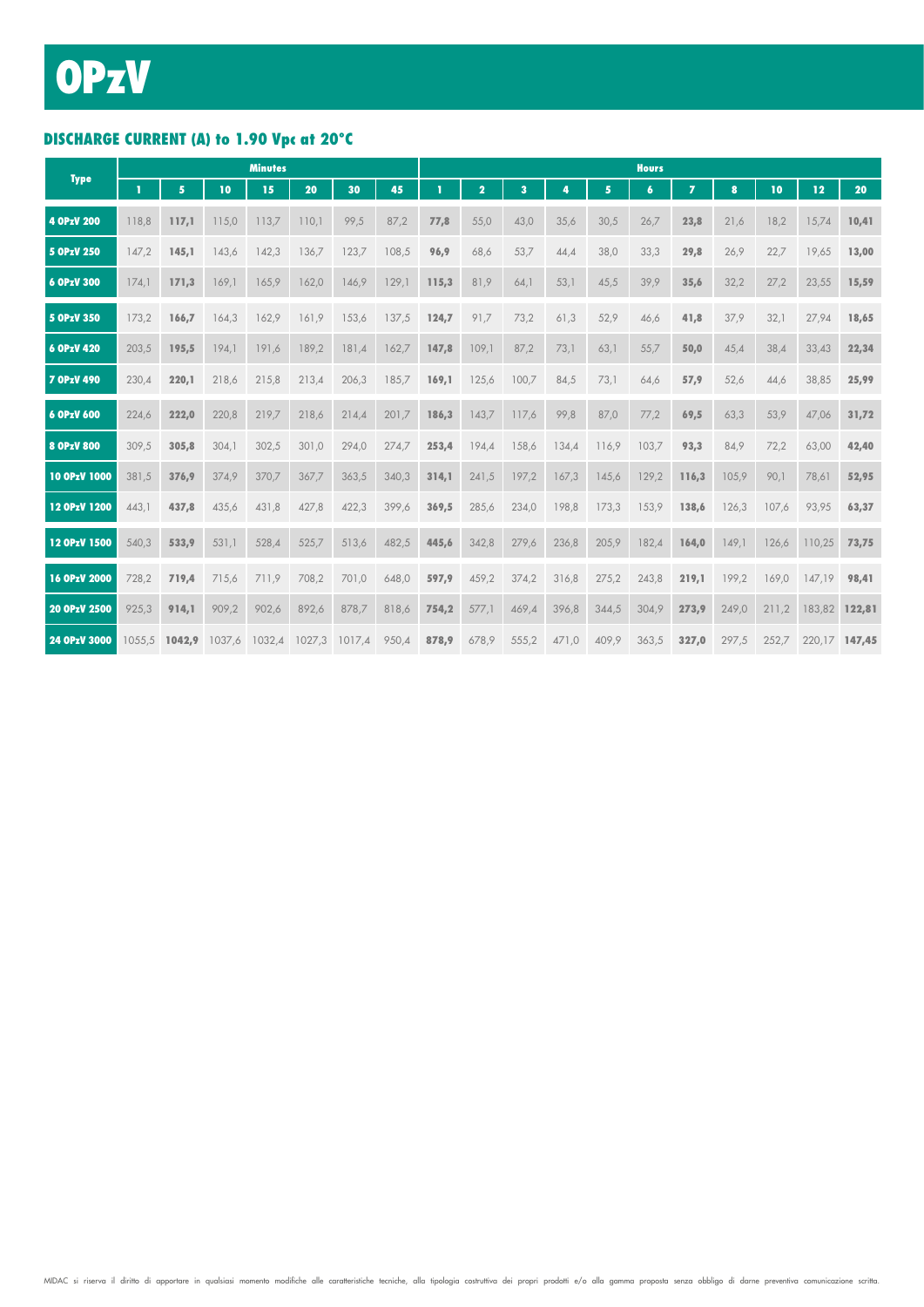### DISCHARGE POWER (W) to 1.60 Vpc at 20°C

|                   |        |               |        | <b>Minutes</b>                                                                                    |        |        |                      |               |                      |        |               |       | <b>Hours</b>    |                |       |       |               |        |
|-------------------|--------|---------------|--------|---------------------------------------------------------------------------------------------------|--------|--------|----------------------|---------------|----------------------|--------|---------------|-------|-----------------|----------------|-------|-------|---------------|--------|
| <b>Type</b>       | п      | 5             | 10     | 15                                                                                                | 20     | 30     | 45                   |               | 2                    | 3      | л             | 5     | $6\phantom{1}6$ | $\overline{z}$ | 8     | 10    | 12            | 20     |
| 4 OPzV 200        | 694,4  | 587,8         | 524,0  | 471,1                                                                                             | 427,1  | 358,5  | 288,1                | 242,2         | 153,0                | 114,6  | 92,6          | 78,3  | 68,0            | 60,3           | 54,3  | 45,5  | 39,22         | 25,70  |
| 5 OPzV 250        | 860,8  | 729,7         | 651,6  | 586,5                                                                                             | 532,1  | 447,2  | 359,8                | 302,5         | 191,2                | 143,3  | 115,8         | 97,8  | 85,0            | 75,4           | 67,9  | 56,8  | 49,04         | 32,14  |
| 6 OPzV 300        | 1018,5 | 865,9         | 775,3  | 698,9                                                                                             | 635,0  | 534,8  | 430,9                | 362,6         | 229,4                | 171,9  | 139,0         | 117,4 | 102,1           | 90,5           | 81,5  | 68,2  | 58,87         | 38,59  |
| 5 OPzV 350        | 1019.8 | 887,5         | 814,0  | 750,5                                                                                             | 694,5  | 602,1  | 499,4                | 425,6         | 273,1                | 205,6  | 166,8         | 141,3 | 123,0           | 109,3          | 98,5  | 82,6  | 71,37         | 46,96  |
| 6 OPzV 420        | 1195.7 | 1046.8        | 963,0  | 889,9                                                                                             | 825,0  | 717,3  | 596,8                | 509,4         | 327,5                | 246,7  | 200,2         | 169,6 | 147,7           | 131,2          | 118,2 | 99,2  | 85,72         | 56,41  |
| <b>7 OPzV 490</b> | 1358.5 | 1191,9        | 1099,7 | 1019,5                                                                                            | 948,0  | 827,7  | 691,7                | 592,1         | 381,8                | 287,8  | 233,7         | 198,0 | 172,5           | 153,2          | 138,1 | 115,9 | 100,14        | 65,92  |
| 6 OPzV 600        | 1290.9 | 1201.5        | 1132.1 | 1069.0                                                                                            | 1011.5 | 909.7  | 786,1                | 689,5         | 459.8                | 349.7  | 284,9         | 241,8 | 210,7           | 187,2          | 168,7 | 141,5 | 122,27        | 80,50  |
| 8 OPzV 800        | 1765.7 | 1638,5        | 1540,5 | 1452,3                                                                                            | 1371.7 | 1229,0 | 1057,6               | 924,7         | 613,9                | 466,3  | 379,7         | 322,1 | 280,7           | 249,3          | 224,7 | 188.4 | 162.74        | 107,11 |
| 10 OPzV 1000      | 2182.9 | 2030,3        | 1908.5 | 1801.3                                                                                            | 1702,2 | 1527,6 | 1316.9 1153.1        |               | 766.9                | 582,9  | 474,7         | 402,8 | 351,0           | 311,8          | 281,0 | 235.6 | 203.58        | 134,01 |
| 12 OPzV 1200      | 2554.1 | 2371.7        | 2243.3 | 2120.7                                                                                            | 2008.7 |        | 1809,2 1566,0 1375,4 |               | 919,2                | 699,4  | 570,0         | 483,7 | 421,6           | 374,6          | 337,7 | 283,2 | 244.71        | 161,13 |
| 12 OPzV 1500      | 2929.3 | 2837,0        | 2672,7 | 2527,2                                                                                            | 2393,2 | 2153,9 |                      | 1862,2 1633,2 | 1088,1               | 826,5  | 672,7         | 570.0 | 496,3           | 440,5          | 396,7 | 332,1 | 286.51        | 187,56 |
| 16 OPzV 2000      | 3938.8 | 3807.2        | 3588,0 | 3389.9                                                                                            | 3208,1 | 2884,1 |                      | 2490,5 2182,0 | 1451,4               | 1102,0 | 896,9         | 759,9 | 661,5           | 587,1          | 528,7 | 442,6 | 381.81        | 249,92 |
| 20 OPzV 2500      |        | 5018,2 4854,4 | 4565,1 | 4302,7                                                                                            | 4064,3 | 3643,6 |                      |               | 3136,8 2741,7 1817,7 |        | 1379,1 1121,9 | 950,3 | 827,1           | 734,0          | 661,0 | 553,2 | 477,23 312,31 |        |
| 24 OPzV 3000      |        |               |        | 5725,0 <b>5531,5</b> 5248,2 4969,2 4713,5 4256,3 3692,8 <b>3247,7</b> 2172,6 1651,9 1345,2 1140,2 |        |        |                      |               |                      |        |               |       | 992,8           | 881,4          | 793,8 | 664.7 | 573,52 375,54 |        |

### DISCHARGE POWER (W) to 1.65 Vpc at 20°C

|                   |        |               |                             | <b>Minutes</b> |        |        |                             |               |                         |        |                                           |       | <b>Hours</b>     |                |       |       |               |        |
|-------------------|--------|---------------|-----------------------------|----------------|--------|--------|-----------------------------|---------------|-------------------------|--------|-------------------------------------------|-------|------------------|----------------|-------|-------|---------------|--------|
| <b>Type</b>       | п      | 5             | 10                          | 15             | 20     | 30     | 45                          |               | $\overline{\mathbf{2}}$ |        |                                           | 5     | $\boldsymbol{6}$ | $\overline{ }$ | 8     | 10    | 12            | 20     |
| 4 OPzV 200        | 630,2  | 545,5         | 490,6                       | 444,8          | 406,2  | 345,6  | 282,1                       | 238,6         | 151,6                   | 113,7  | 92,0                                      | 77,7  | 67,6             | 59,9           | 53,9  | 45,2  | 38,97         | 25,54  |
| 5 OPzV 250        | 778.8  | 677,1         | 609,7                       | 553,5          | 505,9  | 430,9  | 352,1                       | 298,0         | 189,5                   | 142,2  | 115,0                                     | 97,1  | 84,5             | 74,9           | 67,4  | 56,5  | 48.72         | 31,94  |
| 6 OPzV 300        | 924.8  | 803,1         | 724,7                       | 659,1          | 603,2  | 514.7  | 421,4                       | 357.0         | 227,2                   | 170,5  | 137,9                                     | 116,6 | 101,4            | 89,9           | 81,0  | 67.8  | 58.49         | 38,34  |
| 5 OPzV 350        | 923.8  | 820,2         | 756,4                       | 701,9          | 653,5  | 572,7  | 481.9                       | 415,5         | 269,9                   | 203,7  | 165,4                                     | 140,2 | 122,1            | 108,4          | 97,8  | 82,0  | 70,87         | 46,64  |
| 6 OPzV 420        | 1086.8 | 967,0         | 894,0                       | 831,1          | 775,4  | 681,3  | 574,9                       | 496,6         | 323,6                   | 244,4  | 198,5                                     | 168,2 | 146,6            | 130,2          | 117,4 | 98,5  | 85,12         | 56,03  |
| <b>7 OPzV 490</b> | 1231.7 | 1100,0        | 1020,1                      | 950,9          | 889,2  | 784,6  | 664,8                       | 576,0         | 377,0                   | 285,0  | 231,7                                     | 196,4 | 171,1            | 152,0          | 137,1 | 115,0 | 99,44         | 65,47  |
| 6 OPzV 600        | 1169.5 | 1109.9        | 1047,7                      | 992,9          | 943,3  | 855,2  | 747,1                       | 661,8         | 452,2                   | 345,6  | 282,1                                     | 239,6 | 208,9            | 185,7          | 167,4 | 140,4 | 121,37        | 79,94  |
| 8 OPzV 800        | 1599.8 | 1514,9        | 1426,8                      | 1349,8         | 1280,0 | 1157,1 | 1007,0                      | 889,6         | 604,2                   | 461,1  | 376,1                                     | 319,3 | 278,3            | 247,3          | 222,9 | 187,0 | 161,57        | 106,38 |
| 10 OPzV 1000      | 1977.8 | 1851,4        | 1767,2                      | 1673,3         | 1588,0 | 1437,3 | 1253,0                      | 1108.2        | 754,6                   | 576,2  | 470,1                                     | 399,2 | 348,0            | 309,3          | 278,8 | 233,8 | 202,10        | 133,09 |
| 12 OPzV 1200      | 2313.9 | 2181.7        | 2075,5                      | 1968.7         | 1871.8 | 1699.9 |                             | 1487,2 1319,0 | 903,5                   | 691,1  | 564,3                                     | 479,3 | 418,0            | 371,5          | 335,0 | 281,0 | 242.91        | 160,02 |
| 12 OPzV 1500      | 2664.1 | 2621.8        | 2476.8                      | 2349.0         | 2232.5 | 2026,4 |                             | 1771.0 1569.1 | 1070,3                  | 817,0  | 666,2                                     | 565,0 | 492,1            | 436,9          | 393,6 | 329,6 | 284.41        | 186,26 |
| 16 OPzV 2000      | 3583.0 | 3494.9        | 3325,7                      | 3152,1         | 2994,3 |        | 2715,2 2369,7 2097,7 1428,1 |               |                         | 1089,6 | 888,2                                     | 753,1 | 655,9            | 582,4          | 524,6 | 439,2 | 379,02 248,19 |        |
| 20 OPzV 2500      |        | 4574.0 4490.5 | 4232.2                      | 4003.5         | 3797.2 | 3432.9 |                             | 2987,5 2639,2 | 1789.5                  | 1363.8 | 1111,2                                    | 942,0 | 820,2            | 728,1          | 655.8 | 549.1 | 473.74        | 310,15 |
| 24 OPzV 3000      |        |               | 5207.2 5111,9 4861.4 4617.7 |                | 4396,5 | 3999,8 |                             |               |                         |        | 3507,7 3114,7 2135,5 1632,5 1331,9 1129,9 |       | 984,4            | 874,2          | 787,5 | 659.6 | 569,28 372,93 |        |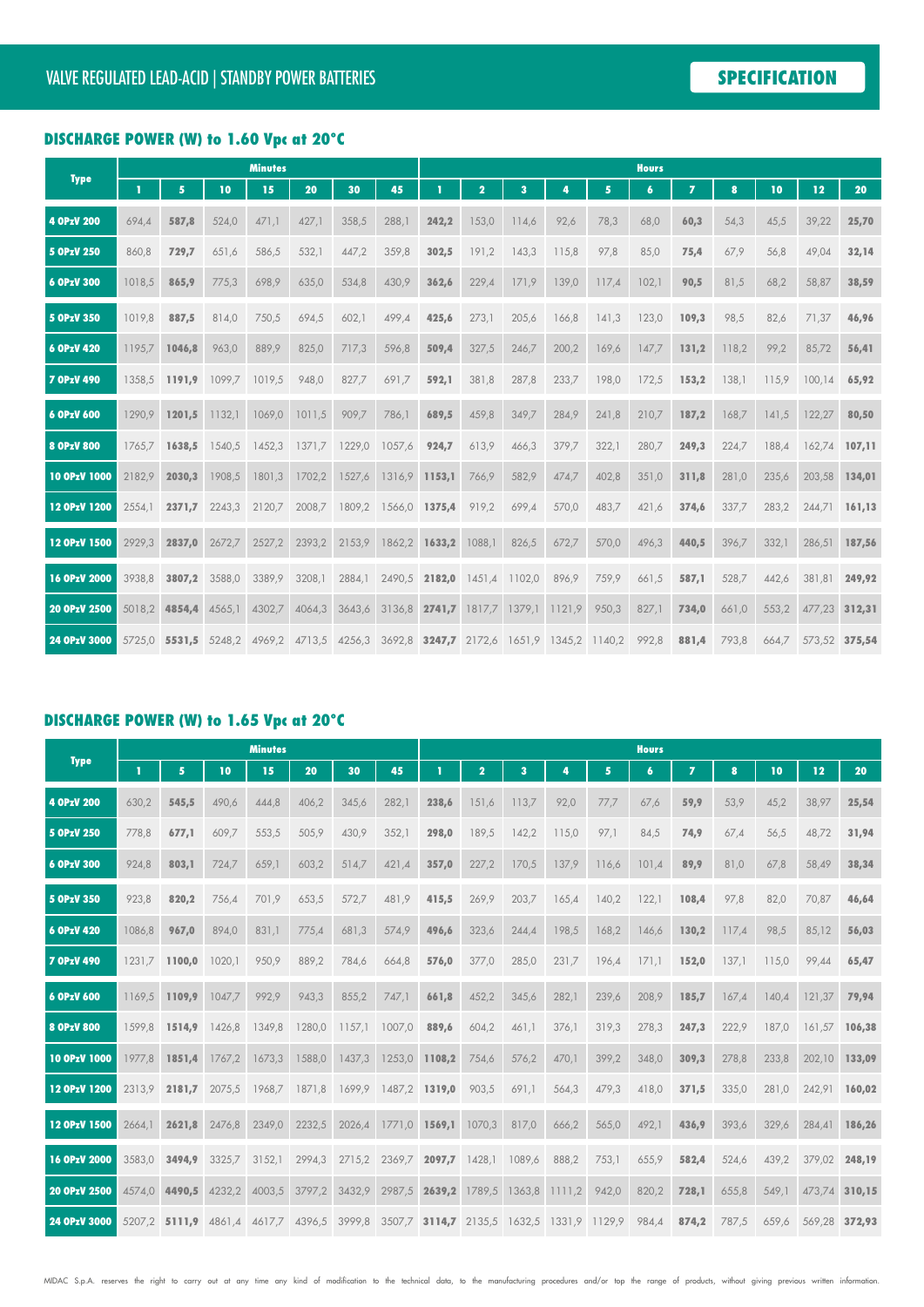## DISCHARGE POWER (W) to 1.70 Vpc at 20°C

|                   |        |                             |        | <b>Minutes</b> |        |        |                             |               |                         |        |                                                         |       | <b>Hours</b> |                |       |       |               |        |
|-------------------|--------|-----------------------------|--------|----------------|--------|--------|-----------------------------|---------------|-------------------------|--------|---------------------------------------------------------|-------|--------------|----------------|-------|-------|---------------|--------|
| <b>Type</b>       | т      | 5                           | 10     | 15             | 20     | 30     | 45                          |               | $\overline{\mathbf{2}}$ | 3      | Д                                                       | 5     | 6            | $\overline{ }$ | 8     | 10    | 12            | 20     |
| 4 OPzV 200        | 558,3  | 497,3                       | 450,9  | 412,3          | 379,4  | 326,8  | 270,8                       | 231,6         | 149,3                   | 112,3  | 90,9                                                    | 76,9  | 66,9         | 59,3           | 53,4  | 44,7  | 38,61         | 25,31  |
| 5 OPzV 250        | 694,1  | 617,3                       | 560,2  | 512,7          | 472,2  | 407,1  | 337,7                       | 289,1         | 186,5                   | 140,4  | 113,6                                                   | 96,1  | 83,6         | 74,2           | 66,8  | 55,9  | 48,26         | 31,64  |
| 6 OPzV 300        | 821,4  | 732,6                       | 665,4  | 609,9          | 562,5  | 485,8  | 403.7                       | 346,0         | 223,6                   | 168,4  | 136,3                                                   | 115,3 | 100,3        | 89,0           | 80,1  | 67.1  | 57,93         | 37,99  |
| 5 OPzV 350        | 820,2  | 742,1                       | 690,4  | 644,2          | 603,4  | 534,6  | 455,6                       | 397,0         | 264,1                   | 200,5  | 163,2                                                   | 138,4 | 120,7        | 107,2          | 96,7  | 81,1  | 70.15         | 46,19  |
| 6 OPzV 420        | 962,0  | 877,9                       | 815,9  | 762,1          | 715,1  | 635,2  | 542,8                       | 473,8         | 316,4                   | 240,4  | 195,8                                                   | 166,1 | 144,8        | 128,7          | 116,1 | 97,4  | 84,24         | 55,48  |
| <b>7 OPzV 490</b> | 1092,6 | 998,4                       | 929,5  | 870,9          | 818,7  | 730,0  | 626,2                       | 548,2         | 368,1                   | 280,2  | 228,4                                                   | 193,8 | 169,0        | 150,3          | 135,5 | 113,8 | 98,39         | 64,82  |
| 6 OPzV 600        | 1038,4 | 986,1                       | 952,9  | 906,0          | 863,8  | 789,4  | 697,2                       | 623,1         | 437,3                   | 338,2  | 277,3                                                   | 236,0 | 206,1        | 183,3          | 165,4 | 138,8 | 120,03        | 79,14  |
| 8 OPzV 800        | 1420.6 | 1339.3                      | 1300,2 | 1233,7         | 1173,9 | 1070,0 | 941,4                       | 839,1         | 585,6                   | 451,7  | 369,9                                                   | 314,7 | 274,6        | 244,2          | 220,3 | 184,9 | 159,82        | 105,33 |
| 10 OPzV 1000      | 1756,2 | 1682,4                      | 1608,8 | 1528,3         | 1455,8 | 1328,0 | 1170,4                      | 1044,5        | 730,7                   | 564,3  | 462,3                                                   | 393,4 | 343,4        | 305,4          | 275,4 | 231,2 | 199.89        | 131,76 |
| 12 OPzV 1200      | 2054.4 | 1965.6                      | 1888,6 | 1796,4         | 1713,4 | 1567,8 |                             | 1386,9 1240,8 | 873,1                   | 676,0  | 554,5                                                   | 472,1 | 412,2        | 366,7          | 330,8 | 277,8 | 240,20        | 158,39 |
| 12 OPzV 1500      | 2384.4 | 2354,2                      | 2257.7 | 2148,0         | 2047,8 | 1872,7 | 1654.1                      | 1478,5        | 1036,1                  | 800,0  | 655,1                                                   | 556,7 | 485,5        | 431,4          | 388,8 | 325,8 | 281,28 184,37 |        |
| 16 OPzV 2000      | 3207.5 | 3166.7                      | 3033,7 | 2883,0         | 2747,3 |        | 2510,0 2214,9 1977,8 1383,4 |               |                         | 1067,3 | 873,7                                                   | 742,3 | 647,2        | 575,0          | 518,2 | 434,3 | 374.88        | 245,69 |
| 20 OPzV 2500      |        | 4093.6 4041.3               | 3855.7 | 3660,5         | 3485.0 | 3175,8 |                             | 2795,0 2490,7 | 1735,0                  |        | 1336,4 1093,2                                           | 928,5 | 809,4        | 719,0          | 647,9 | 542,8 | 468.56 307.02 |        |
| 24 OPzV 3000      |        | 4659,8 4601,2 4428,2 4217,9 |        |                |        |        |                             |               |                         |        | 4028,5 3692,3 3271,8 2930,9 2064,2 1597,2 1309,1 1113,0 |       | 970,9        | 862,9          | 777,8 | 652,0 | 562,96 369,12 |        |

### DISCHARGE POWER (W) to 1.75 Vpc at 20°C

|                   |        |               |        | <b>Minutes</b> |        |        |                                                         |               |        |        |        |       | <b>Hours</b>     |                |       |       |               |        |
|-------------------|--------|---------------|--------|----------------|--------|--------|---------------------------------------------------------|---------------|--------|--------|--------|-------|------------------|----------------|-------|-------|---------------|--------|
| <b>Type</b>       |        | 5             | 10     | 15             | 20     | 30     | 45                                                      |               | 2      | 3      |        | 5     | $\boldsymbol{6}$ | $\overline{I}$ | 8     | 10    | 12            | 20     |
| 4 OPzV 200        | 483,5  | 443,6         | 405,2  | 373,2          | 346,0  | 301,8  | 253,4                                                   | 219,1         | 144,6  | 109.6  | 89,1   | 75,4  | 65,7             | 58,3           | 52,5  | 44,0  | 38,01         | 24,95  |
| 5 OPzV 250        | 600,1  | 549,5         | 503,3  | 463,9          | 430,3  | 375,8  | 315,9                                                   | 273,2         | 180,6  | 137,0  | 111,3  | 94,3  | 82,1             | 72,9           | 65,7  | 55,0  | 47,52         | 31,19  |
| 6 OPzV 300        | 710,1  | 653,0         | 597,3  | 551,5          | 512,1  | 448,0  | 377,3                                                   | 326,7         | 216,4  | 164,2  | 133,5  | 113,1 | 98,5             | 87,5           | 78,8  | 66,0  | 57,03         | 37,43  |
| 5 OPzV 350        | 708.8  | 656,6         | 616.3  | 578,0          | 544,3  | 487.1  | 420.5                                                   | 370,1         | 252,6  | 194,1  | 159,0  | 135,2 | 118.1            | 105,1          | 94,8  | 79.7  | 68,93         | 45,46  |
| 6 OPzV 420        | 831,6  | 766,5         | 727,7  | 683,0          | 644,0  | 578,0  | 500,3                                                   | 441,0         | 302,1  | 232,5  | 190,5  | 162,2 | 141,7            | 126,1          | 113,8 | 95,6  | 82,75         | 54,59  |
| <b>7 OPzV 490</b> | 944,2  | 873,5         | 828,3  | 779,5          | 736,3  | 662,7  | 575,9                                                   | 509,0         | 350,6  | 270,5  | 221,9  | 189,0 | 165,2            | 147,1          | 132,8 | 111,6 | 96,61         | 63,76  |
| 6 OPzV 600        | 897.6  | 856,4         | 846.3  | 809,1          | 774,0  | 712,1  | 635.4                                                   | 573,0         | 411.9  | 323,6  | 267,8  | 229,1 | 200,7            | 178,9          | 161.6 | 136.0 | 117.73        | 77,81  |
| 8 OPzV 800        | 1228.1 | 1187,2        | 1158,2 | 1103,0         | 1052,8 | 966,2  | 859,5                                                   | 773,4         | 552,7  | 433,0  | 357,8  | 305,9 | 267,8            | 238,6          | 215,5 | 181,2 | 156,84        | 103,60 |
| 10 OPzV 1000      | 1518.1 | 1466,4        | 1431.9 | 1365,6         | 1304,8 | 1198,7 | 1067,7                                                  | 961,7         | 689,0  | 540,4  | 446,8  | 382,1 | 334,6            | 298,2          | 269,4 | 226,5 | 196.12        | 129,58 |
| 12 OPzV 1200      | 1775.7 | 1712.1        | 1680,6 | 1603,7         | 1534,2 | 1413,1 |                                                         | 1262.9 1140.0 | 821,5  | 646,0  | 535,0  | 458,0 | 401.3            | 357,8          | 323,3 | 272.0 | 235,54 155,72 |        |
| 12 OPzV 1500      | 2082.5 | 2056,5        | 2012.4 | 1921.9         | 1837,5 | 1691.1 |                                                         | 1509,4 1361,2 | 977,0  | 766,3  | 633,1  | 540,8 | 473,1            | 421,3          | 380,2 | 319,2 | 275.93        | 181,28 |
| 16 OPzV 2000      | 2802.1 | 2766,8        | 2706,4 | 2580,3         | 2466,4 |        | 2268,2 2022,4 1822,2                                    |               | 1305,4 | 1022,9 | 844,8  | 721,4 | 630,9            | 561,7          | 507,0 | 425,6 | 367,82        | 241,59 |
| 20 OPzV 2500      | 3574.5 | 3529.3        | 3438.7 | 3276,3         | 3130,1 | 2872,4 |                                                         | 2554,2 2296,8 | 1638,7 | 1281,9 | 1057,6 | 902,6 | 789,2            | 702,5          | 633,9 | 532,0 | 459.73        | 301,87 |
| 24 OPzV 3000      |        | 4069.6 4018.9 | 3951.7 | 3772,0         |        |        | 3613,6 3332,5 2981,8 2695,4 1943,5 1527,7 1263,8 1080,3 |               |        |        |        |       | 945,6            | 842,2          | 760.4 | 638.6 | 552,11 362,87 |        |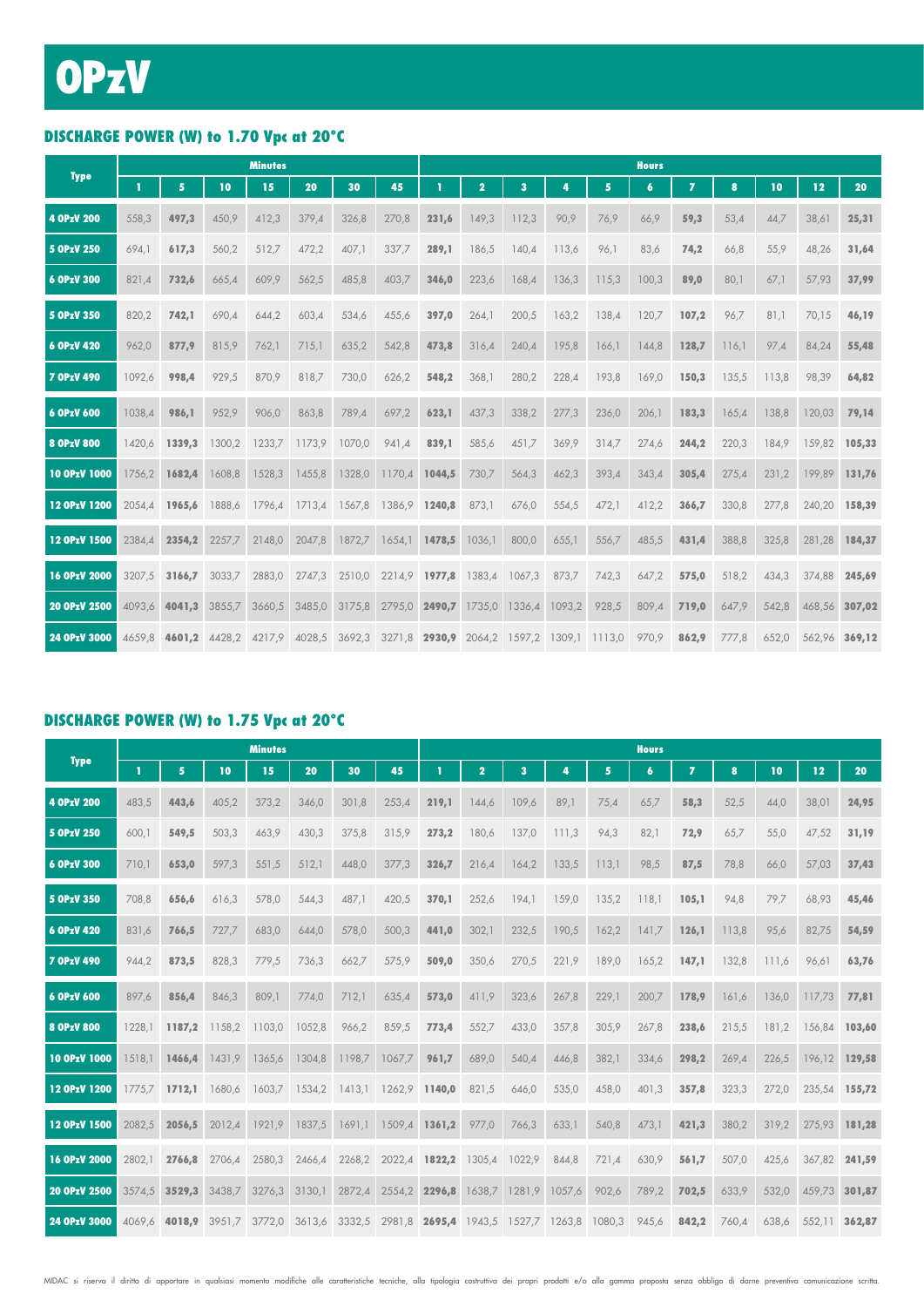### DISCHARGE POWER (W) to 1.80 Vpc at 20°C

|                   |        |        |               | <b>Minutes</b> |                                                                |        |                      |               |        |        |       |       | <b>Hours</b>    |                |       |       |               |        |
|-------------------|--------|--------|---------------|----------------|----------------------------------------------------------------|--------|----------------------|---------------|--------|--------|-------|-------|-----------------|----------------|-------|-------|---------------|--------|
| <b>Type</b>       | п      | 5      | 10            | 15             | 20                                                             | 30     | 45                   |               | 2      | 3      | 4     | 5     | $6\phantom{1}6$ | $\overline{z}$ | 8     | 10    | 12            | 20     |
| 4 OPzV 200        | 403,2  | 381,3  | 353,4         | 327,8          | 305,8                                                          | 270,0  | 230,1                | 201,0         | 135,7  | 104,1  | 85,2  | 72,4  | 63,2            | 56,3           | 50,8  | 42,6  | 36,86         | 24,26  |
| 5 OPzV 250        | 498,3  | 466,1  | 438,8         | 407,2          | 380,1                                                          | 336,0  | 286,6                | 250,5         | 169.4  | 130,0  | 106,4 | 90,5  | 79,0            | 70,3           | 63,4  | 53,3  | 46,07         | 30,32  |
| 6 OPzV 300        | 591,2  | 558,6  | 520,8         | 483,6          | 452,0                                                          | 400,1  | 341,9                | 299,1         | 202,7  | 155,7  | 127,5 | 108,5 | 94,7            | 84,3           | 76,1  | 63,9  | 55,26         | 36,39  |
| 5 OPzV 350        | 589,7  | 551,3  | 533,8         | 503,0          | 475,8                                                          | 429,9  | 375,9                | 334,3         | 233,7  | 182,0  | 150,3 | 128,5 | 112,7           | 100,6          | 91,0  | 76,7  | 66,48         | 44,03  |
| 6 OPzV 420        | 692,0  | 640,2  | 630,0         | 594,1          | 562,7                                                          | 509,3  | 446,4                | 397,6         | 279,1  | 217,7  | 179,9 | 154,0 | 135,0           | 120,6          | 109,1 | 92,0  | 79,74         | 52,85  |
| <b>7 OPzV 490</b> | 785,2  | 725,9  | 714,2         | 676,7          | 641,8                                                          | 582,8  | 512,7                | 457,8         | 323,1  | 252,7  | 209,1 | 179,1 | 157,2           | 140,4          | 127,1 | 107,2 | 92,98         | 61,67  |
| 6 OPzV 600        | 745.5  | 728,2  | 723,6         | 702,0          | 673,4                                                          | 623,1  | 561,2                | 510,7         | 376,1  | 299,5  | 250,2 | 215,5 | 189,8           | 169,9          | 154,0 | 130.1 | 113,02        | 75,20  |
| 8 OPzV 800        | 1022,4 | 999,1  | 992,6         | 957,9          | 917,4                                                          | 847,3  | 760,7                | 690,6         | 505,9  | 401,7  | 335,0 | 288,3 | 253,7           | 227,0          | 205,6 | 173,7 | 150.77        | 100,23 |
| 10 OPzV 1000      | 1263.7 | 1233.6 | 1225,8        | 1185.9         | 1136,0                                                         | 1050,2 | 944.2                | 858,0         | 630.0  | 500.9  | 418,0 | 359,9 | 316,8           | 283,4          | 256,8 | 217,0 | 188,42        | 125,31 |
| 12 OPzV 1200      | 1477.8 | 1438,8 | 1430.0        | 1389.4         | 1334.5                                                         |        | 1235,9 1114,4 1014,9 |               | 749,5  | 597,5  | 499,4 | 430,4 | 379,1           | 339,4          | 307,7 | 260.1 | 225.98        | 150,42 |
| 12 OPzV 1500      | 1756.5 | 1734,8 | 1724.1        | 1670,7         | 1602,7                                                         | 1483.7 | 1335.7               | 1215,0        | 893,5  | 710,3  | 592,2 | 509,3 | 447,9           | 400,4          | 362,5 | 305.7 | 265,01        | 175,20 |
| 16 OPzV 2000      | 2364.2 | 2334.8 | 2320.1        | 2244,4         | 2152,6                                                         | 1990,5 | 1790,9 1627,7        |               | 1194,8 | 948,9  | 790,7 | 679,8 | 597,7           | 534,2          | 483,6 | 407.7 | 353,41        | 233,56 |
| 20 OPzV 2500      | 3013.7 | 2976,1 | 2957,1        | 2850,5         | 2729.9                                                         | 2520,4 |                      | 2263,0 2053,3 | 1500,8 | 1189,7 | 990,4 | 851,0 | 747,8           | 668,2          | 604,7 | 509,7 | 441,70        | 291,79 |
| 24 OPzV 3000      | 3432.1 |        | 3389,8 3369,5 |                | 3279,0 3149,2 2920,1 2635,8 2402,3 1775,0 1414,3 1180,6 1016,3 |        |                      |               |        |        |       |       | 894,2           | 799,7          | 724,3 | 611.1 | 529,95 350,58 |        |

### DISCHARGE POWER (W) to 1.83 Vpc at 20°C

|                   |        |               |        | <b>Minutes</b> |        |        |                                    |               |        |        |        |       | <b>Hours</b>     |                |       |       |               |        |
|-------------------|--------|---------------|--------|----------------|--------|--------|------------------------------------|---------------|--------|--------|--------|-------|------------------|----------------|-------|-------|---------------|--------|
| <b>Type</b>       |        | 5             | 10     | 15             | 20     | 30     | 45                                 |               | 2      | 3      |        | 5     | $\boldsymbol{6}$ | $\overline{I}$ | 8     | 10    | 12            | 20     |
| 4 OPzV 200        | 351,5  | 332,6         | 319,7  | 297,5          | 278,6  | 247,7  | 212,9                              | 187,2         | 128,2  | 99,0   | 81,3   | 69,4  | 60,7             | 54,1           | 48,9  | 41,1  | 35,60         | 23,51  |
| 5 OPzV 250        | 436,3  | 416,5         | 396,9  | 369,4          | 346,1  | 308,0  | 265,1                              | 233,2         | 160,0  | 123,6  | 101,5  | 86,6  | 75,8             | 67,6           | 61,0  | 51,4  | 44,48         | 29,38  |
| 6 OPzV 300        | 516,2  | 492,5         | 470,5  | 438,6          | 411,4  | 366,5  | 315,9                              | 278,2         | 191,3  | 147,9  | 121,6  | 103,8 | 90,8             | 81,0           | 73,2  | 61,6  | 53,34         | 35,24  |
| 5 OPzV 350        | 514.7  | 484,7         | 473,5  | 454,3          | 430.7  | 391.1  | 344.4                              | 308,1         | 218.9  | 171,8  | 142,5  | 122,3 | 107,5            | 96,1           | 87,1  | 73,5  | 63.87         | 42,49  |
| 6 OPzV 420        | 605,2  | 569,0         | 563,7  | 535,9          | 508,8  | 462,8  | 408,4                              | 366,1         | 261,1  | 205,3  | 170,4  | 146,3 | 128,7            | 115,1          | 104,3 | 88,1  | 76,56         | 50,96  |
| <b>7 OPzV 490</b> | 685,5  | 642,8         | 637,5  | 609,9          | 580,0  | 529,0  | 468,3                              | 420,8         | 301,8  | 237,9  | 197,8  | 170,0 | 149,6            | 133,9          | 121,4 | 102,6 | 89,18         | 59,42  |
| 6 OPzV 600        | 652.2  | 640.9         | 637,0  | 630.0          | 608.1  | 564.6  | 511.0                              | 467.1         | 349.4  | 280.7  | 235,7  | 203,8 | 180,0            | 161,5          | 146.6 | 124.3 | 108.20        | 72.42  |
| 8 OPzV 800        | 892,6  | 880,1         | 874,6  | 858,7          | 829,3  | 768,5  | 693,5                              | 632,7         | 470,6  | 377,0  | 316,0  | 273,0 | 240,9            | 216,0          | 196,0 | 166,1 | 144,50        | 96,61  |
| 10 OPzV 1000      | 1103.3 | 1081,7        | 1066,7 | 1058,0         | 1026,9 | 952,1  | 860,3                              | 785,5         | 585,7  | 469,8  | 394,1  | 340,5 | 300,6            | 269,6          | 244,8 | 207.4 | 180.50        | 120,73 |
| 12 OPzV 1200      | 1290.0 | 1265.9        | 1248.9 | 1232,5         | 1204,4 | 1119.8 | 1014.1                             | 928,0         | 695.6  | 559,6  | 470,2  | 406,8 | 359,3            | 322,4          | 292,9 | 248.3 | 216.25        | 144,79 |
| 12 OPzV 1500      | 1549.8 | 1530.8        | 1514.3 | 1489.1         | 1449.9 | 1346.6 |                                    | 1218,0 1113,2 | 830,8  | 666,2  | 558,3  | 481,9 | 425,0            | 380,8          | 345,4 | 292,1 | 253.77        | 168,70 |
| 16 OPzV 2000      | 2086.2 | 2060,6        | 2048,3 | 2019,2         | 1947,4 |        | 1807,6 1633,7 1492,0               |               | 1111,5 | 890,5  | 745,7  | 643,5 | 567,3            | 508,2          | 460,9 | 389,7 | 338,53        | 224,97 |
| 20 OPzV 2500      | 2658.2 | 2620.4        | 2578.4 | 2554,2         | 2471.1 | 2288.1 |                                    | 2064,6 1882,3 | 1396,6 | 1116,8 | 934,2  | 805,6 | 709,9            | 635,7          | 576,3 | 487.1 | 423.06        | 280,99 |
| 24 OPzV 3000      |        | 3027.6 2990.7 |        | 2973.6 2947.6  | 2848,5 |        | 2649,0 2402,0 2199,0 1649,0 1325,5 |               |        |        | 1112,2 | 961,0 | 848,0            | 760,1          | 689,7 | 583.6 | 507,22 337,45 |        |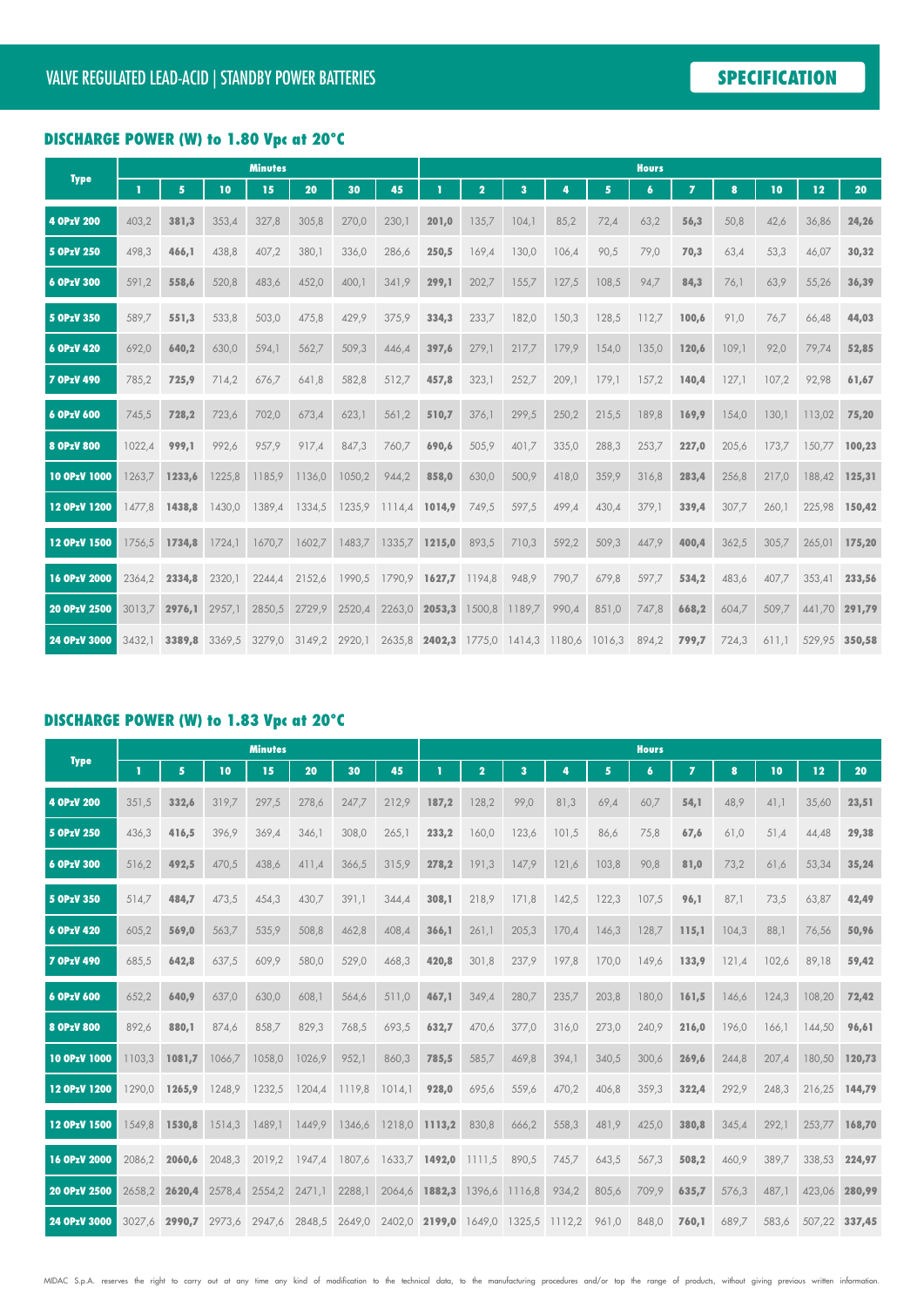## DISCHARGE POWER (W) to 1.85 Vpc at 20°C

|                   |        |        |                                                                              | <b>Minutes</b> |        |        |                      |        |                |                         |       |       | <b>Hours</b>     |                |       |       |               |        |
|-------------------|--------|--------|------------------------------------------------------------------------------|----------------|--------|--------|----------------------|--------|----------------|-------------------------|-------|-------|------------------|----------------|-------|-------|---------------|--------|
| <b>Type</b>       | т      | 5      | 10                                                                           | 15             | 20     | 30     | 45                   |        | $\overline{2}$ | $\overline{\mathbf{3}}$ | 4     | 5     | $\boldsymbol{6}$ | $\overline{ }$ | 8     | 10    | 12            | 20     |
| 4 OPzV 200        | 317,0  | 305,3  | 295,9                                                                        | 276,1          | 259,2  | 231,4  | 200,0                | 176,7  | 122,3          | 94,8                    | 78,1  | 66,8  | 58,5             | 52,2           | 47,2  | 39,7  | 34,45         | 22,81  |
| 5 OPzV 250        | 392,8  | 378,2  | 366,7                                                                        | 342,9          | 322,0  | 287,7  | 248,9                | 220,0  | 152,5          | 118,3                   | 97,5  | 83,4  | 73,0             | 65,2           | 58,9  | 49,7  | 43,04         | 28,50  |
| 6 OPzV 300        | 464,7  | 443,6  | 435,4                                                                        | 407,0          | 382,4  | 342,2  | 296,6                | 262,4  | 182,3          | 141,6                   | 116,7 | 99,8  | 87,5             | 78,1           | 70,6  | 59,5  | 51,60         | 34,18  |
| 5 OPzV 350        | 463,1  | 434,0  | 430,0                                                                        | 419,9          | 398,9  | 363,3  | 321,4                | 288,7  | 207,4          | 163,7                   | 136,2 | 117,2 | 103,1            | 92,3           | 83,7  | 70,8  | 61,59         | 41,09  |
| 6 OPzV 420        | 544,6  | 515,0  | 506,2                                                                        | 495,5          | 471,0  | 429,8  | 380,9                | 342,7  | 247,1          | 195,5                   | 162,8 | 140,1 | 123,4            | 110,5          | 100,2 | 84,8  | 73,79         | 49,27  |
| <b>7 OPzV 490</b> | 616,7  | 581,4  | 572,8                                                                        | 561,9          | 536,4  | 490,7  | 436,3                | 393,4  | 285,4          | 226,3                   | 188,8 | 162,7 | 143,4            | 128,4          | 116,6 | 98,7  | 85,89         | 57,40  |
| 6 OPzV 600        | 588,0  | 580,9  | 577,6                                                                        | 567,8          | 561,0  | 523,6  | 475,2                | 435,8  | 329,1          | 266,1                   | 224,3 | 194,5 | 172,1            | 154,6          | 140,6 | 119,4 | 104,12        | 69,95  |
| 8 OPzV 800        | 808,2  | 798,3  | 788,0                                                                        | 778,4          | 767,9  | 713,0  | 645,7                | 590,8  | 443,8          | 357,8                   | 301,0 | 260,7 | 230,5            | 207,0          | 188,1 | 159.7 | 139,15        | 93,38  |
| 10 OPzV 1000      | 997,1  | 984,9  | 979,1                                                                        | 973,4          | 949,8  | 883,4  | 800.7                | 733,2  | 552,0          | 445,6                   | 375,2 | 325,2 | 287,6            | 258,3          | 234,8 | 199,3 | 173.76        | 116,67 |
| 12 OPzV 1200      | 1161.0 | 1128,1 | 1123,5                                                                       | 1120,7         | 1114,4 | 1037,6 | 942,8                | 865,2  | 655,0          | 530,2                   | 447,3 | 388,0 | 343,5            | 308,7          | 280,8 | 238,5 | 208,02        | 139,83 |
| 12 OPzV 1500      | 1407.5 | 1383,5 | 1366,9                                                                       | 1357,2         | 1343,6 | 1249,9 | 1134,2               | 1039,4 | 783,3          | 632,0                   | 531,6 | 460,1 | 406,5            | 364,8          | 331,3 | 280,7 | 244,20        | 162.93 |
| 16 OPzV 2000      | 1895.0 | 1871.9 | 1861.1                                                                       | 1830,1         | 1804,2 |        | 1678.2 1521.5 1393.5 |        | 1048,3         | 845,0                   | 710,3 | 614,6 | 542,9            | 487,0          | 442,2 | 374,6 | 325,85        | 217,31 |
| 20 OPzV 2500      | 2413.1 | 2383,4 | 2369,0                                                                       | 2354,6         | 2288,3 | 2125,3 | 1922,7               | 1758,4 | 1317,5         | 1059.9                  | 889.9 | 769,4 | 679,3            | 609,2          | 552,9 | 468,2 | 407.16 271.37 |        |
| 24 OPzV 3000      |        |        | 2749,3 2716,0 2701,1 2662,6 2623,4 2459,7 2236,2 2052,6 1553,8 1256,7 1058,5 |                |        |        |                      |        |                |                         |       | 917,1 | 810,8            | 727,9          | 661,3 | 560,6 | 487.94 325.85 |        |

### DISCHARGE POWER (W) to 1.87 Vpc at 20°C

|                     |        |                                                                                     |        | <b>Minutes</b> |        |        |        |               |                         |       |       |       | <b>Hours</b>     |                |       |       |               |        |
|---------------------|--------|-------------------------------------------------------------------------------------|--------|----------------|--------|--------|--------|---------------|-------------------------|-------|-------|-------|------------------|----------------|-------|-------|---------------|--------|
| <b>Type</b>         | п      | 5                                                                                   | 10     | 15             | 20     | 30     | 45     |               | $\overline{\mathbf{2}}$ | 3     | л     | 5     | $\boldsymbol{6}$ | $\overline{ }$ | 8     | 10    | 12            | 20     |
| 4 OPzV 200          | 281,1  | 273,7                                                                               | 266,9  | 253,9          | 238,8  | 214,1  | 186,0  | 165,1         | 115,5                   | 90,0  | 74,4  | 63,7  | 55,9             | 49,9           | 45,2  | 38,1  | 33,07         | 21,95  |
| 5 OPzV 250          | 348,2  | 335,2                                                                               | 331,9  | 315,2          | 296,6  | 266,1  | 231,5  | 205,5         | 144,0                   | 112,3 | 92,8  | 79,5  | 69,8             | 62,3           | 56,4  | 47,6  | 41,30         | 27,42  |
| 6 OPzV 300          | 412,0  | 400,4                                                                               | 393,2  | 374,0          | 352,2  | 316,3  | 275,6  | 244,9         | 172,0                   | 134,4 | 111.1 | 95,2  | 83,6             | 74,7           | 67,6  | 57,0  | 49,50         | 32,87  |
| 5 OPzV 350          | 410,3  | 392,1                                                                               | 385,8  | 380,2          | 366,0  | 334,4  | 296,9  | 267,7         | 194,4                   | 154,5 | 129,0 | 111,2 | 98,1             | 87,9           | 79,8  | 67,7  | 58,90         | 39,41  |
| 6 OPzV 420          | 482,5  | 459,8                                                                               | 456,2  | 448,8          | 431,8  | 395,1  | 351,7  | 317,6         | 231,5                   | 184,3 | 154,0 | 132,9 | 117,3            | 105,2          | 95,5  | 81,0  | 70,53         | 47,23  |
| <b>7 OPzV 490</b>   | 546,3  | 518,5                                                                               | 514,6  | 508,0          | 491,4  | 450,8  | 402,3  | 364,2         | 267,0                   | 213,1 | 178,4 | 154,2 | 136,1            | 122,2          | 111,0 | 94,1  | 82,02         | 54,99  |
| 6 OPzV 600          | 525.9  | 519,5                                                                               | 516,6  | 513,8          | 510,2  | 481,0  | 437,9  | 402,5         | 306,9                   | 249,7 | 211,4 | 183,8 | 163,1            | 146,8          | 133,6 | 113,8 | 99,35         | 67,03  |
| 8 OPzV 800          | 723,4  | 714,5                                                                               | 710,4  | 706,4          | 695,4  | 655,5  | 595,3  | 546,4         | 414,3                   | 336,2 | 284,1 | 246,8 | 218,7            | 196,7          | 179,0 | 152,2 | 132,88        | 89,54  |
| <b>10 OPzV 1000</b> | 892,2  | 881,4                                                                               | 871,1  | 862,1          | 855,8  | 811,6  | 737,9  | 677,7         | 515,2                   | 418,5 | 353,9 | 307,6 | 272,7            | 245,3          | 223,3 | 190.0 | 165.88        | 111,83 |
| 12 OPzV 1200        | 1038.0 | 1025,5                                                                              | 1018,8 | 1005,4         | 996,0  | 952,8  | 868,3  | 798,9         | 610,4                   | 497,3 | 421,3 | 366,6 | 325,3            | 292,9          | 266,8 | 227,1 | 198,42 133,95 |        |
| 12 OPzV 1500        | 1261.5 | 1246,2                                                                              | 1239,4 | 1232,7         | 1210.4 | 1149,8 | 1046,2 | 961,5         | 731,2                   | 593,6 | 501,4 | 435,2 | 385,4            | 346,4          | 315,0 | 267.4 | 233,00        | 156,05 |
| 16 OPzV 2000        |        | 1699,2 1678,5                                                                       | 1669,0 | 1659,8         | 1646,7 | 1544,5 | 1404,2 | 1289,4        | 978,9                   | 793,9 | 670,2 | 581,5 | 514,8            | 462,6          | 420,6 | 356,9 | 310.97        | 208,19 |
| 20 OPzV 2500        |        | 2162,2 2135,9                                                                       | 2122,2 | 2091,1         | 2069,2 | 1954,3 |        | 1773,8 1626,5 | 1230,4                  | 995,8 | 839,6 | 728,0 | 644,1            | 578,5          | 525,8 | 446.1 | 388,50 259,91 |        |
| 24 OPzV 3000        |        | 2464,3 <b>2434,5</b> 2421,4 2408,6 2394,7 2261,0 2061,6 <b>1897,6</b> 1449,6 1179,5 |        |                |        |        |        |               |                         |       | 997,7 | 867,0 | 768,3            | 690,9          | 628,5 | 533,9 | 465.41 312.03 |        |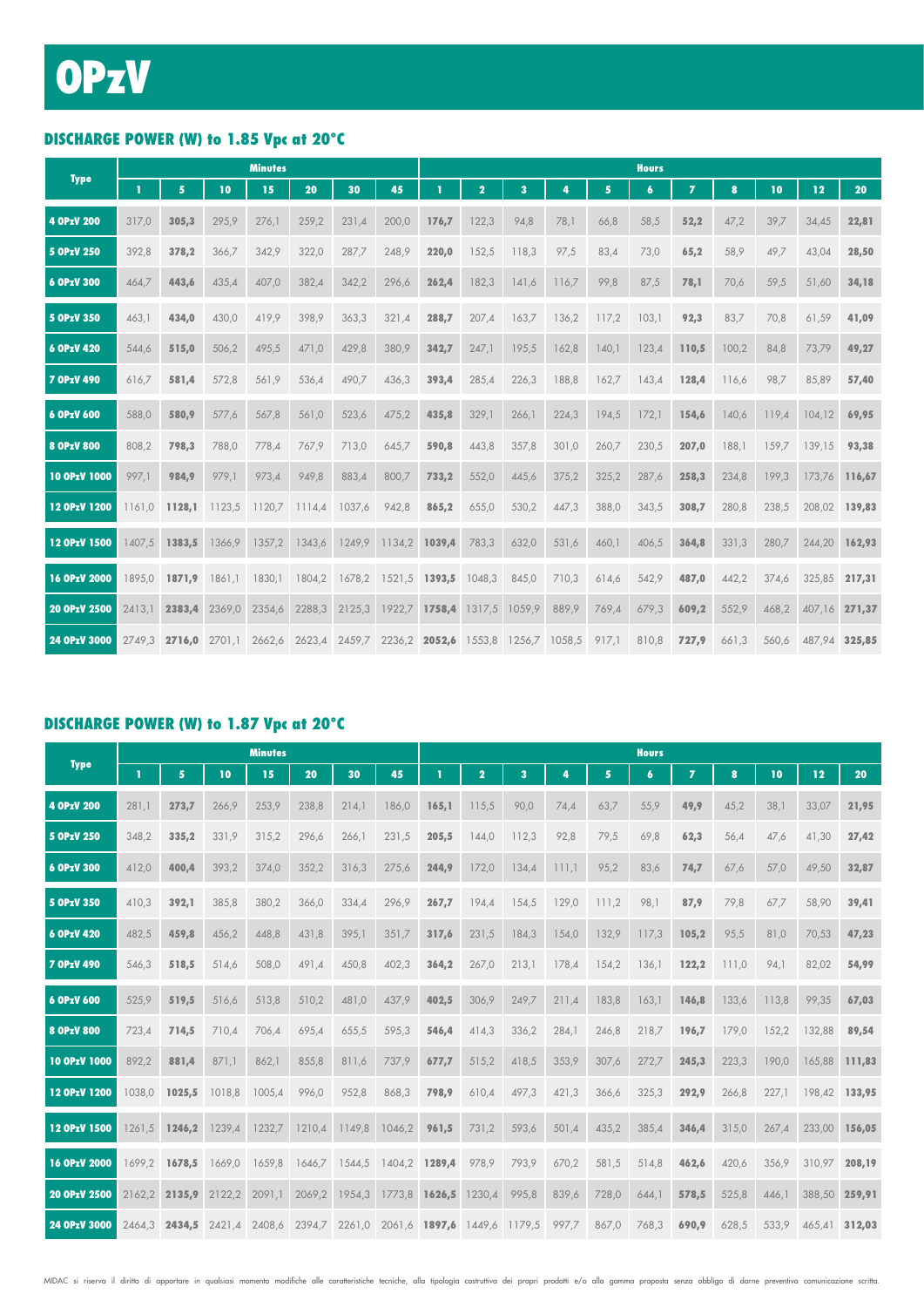## DISCHARGE POWER (W) to 1.90 Vpc at 20°C

|                   |        |               |        | <b>Minutes</b> |        |        |                                    |               |        |       |       |       | <b>Hours</b>     |                |       |       |               |        |
|-------------------|--------|---------------|--------|----------------|--------|--------|------------------------------------|---------------|--------|-------|-------|-------|------------------|----------------|-------|-------|---------------|--------|
| <b>Type</b>       | T      | 5             | 10     | 15             | 20     | 30     | 45                                 |               | 2      | 3     | 4     | 5     | $\boldsymbol{6}$ | $\overline{ }$ | 8     | 10    | 12            | 20     |
| 4 OPzV 200        | 225,8  | 222,3         | 220,8  | 218,0          | 206,7  | 186,3  | 163,1                              | 145.6         | 103.6  | 81,5  | 67,7  | 58,2  | 51,2             | 45,8           | 41,5  | 35,1  | 30,52         | 20,35  |
| 5 OPzV 250        | 282,4  | 278,4         | 275,7  | 268,8          | 256,5  | 231,4  | 202,8                              | 181.2         | 129.1  | 101,6 | 84,5  | 72,6  | 63,9             | 57,2           | 51,8  | 43,8  | 38,11         | 25,42  |
| 6 OPzV 300        | 333,4  | 327,8         | 322,6  | 319,6          | 304,3  | 274,9  | 241,3                              | 215,8         | 154,1  | 121,5 | 101,0 | 86,9  | 76,5             | 68,5           | 62,1  | 52,5  | 45,65         | 30,46  |
| 5 OPzV 350        | 329,0  | 320,0         | 317,6  | 315,3          | 310,0  | 288,3  | 257,6                              | 233,6         | 172,4  | 138,3 | 116,2 | 100,7 | 89,1             | 80,1           | 72,8  | 61,9  | 54,00         | 36,35  |
| 6 OPzV 420        | 386,7  | 372,7         | 368,8  | 366,5          | 364,9  | 340,5  | 304,8                              | 276,7         | 205,0  | 164,7 | 138,6 | 120,2 | 106,4            | 95,7           | 87,0  | 74,0  | 64,60         | 43,53  |
| <b>7 OPzV 490</b> | 437,7  | 418,2         | 414,8  | 412,8          | 411,4  | 387,7  | 348,1                              | 316,7         | 235,9  | 190,1 | 160,2 | 139,1 | 123,2            | 110,9          | 100,9 | 85,9  | 75,02         | 50,62  |
| 6 OPzV 600        | 430.4  | 425,2         | 422,2  | 418,0          | 415,1  | 410,9  | 378,6                              | 349,6         | 270,0  | 221,8 | 189,0 | 165,2 | 147,1            | 132,8          | 121,3 | 103,6 | 90,79         | 61,74  |
| 8 OPzV 800        | 593,0  | 585,9         | 580,7  | 575,2          | 571,4  | 565,4  | 515,8                              | 475,2         | 365,3  | 299,2 | 254,5 | 222,2 | 197,7            | 178,3          | 162,7 | 138,9 | 121,63        | 82,59  |
| 10 OPzV 1000      | 730.9  | 722,1         | 718,2  | 714,5          | 710,8  | 693,3  | 638,8                              | 589.1         | 453.8  | 372,1 | 316.8 | 276,8 | 246,3            | 222,3          | 202,9 | 173.3 | 151.73        | 103,09 |
| 12 OPzV 1200      | 848.8  | 838,7         | 834,4  | 830,2          | 826,0  | 810,3  | 750.4                              | 693.2         | 536,6  | 441,3 | 376,5 | 329,3 | 293,3            | 264,9          | 241.9 | 206.8 | 181.22        | 123,32 |
| 12 OPzV 1500      | 1036.8 | 1024,4        | 1014,2 | 1005,6         | 999,5  | 991,0  | 906,9                              | 836,6         | 644,5  | 527,8 | 448,8 | 391,5 | 347.9            | 313,6          | 285.9 | 243,6 | 212,85        | 143,64 |
| 16 OPzV 2000      | 1397.1 | 1380,3        | 1373,1 | 1366,0         | 1350,6 | 1324,9 | 1217,5 1122,7                      |               | 863,4  | 706,4 | 600,3 | 523,4 | 465,0            | 419,1          | 381,9 | 325,3 | 284,22        | 191,70 |
| 20 OPzV 2500      | 1759.9 | 1734,5        | 1723.6 | 1717.4         | 1712.9 | 1685.5 |                                    | 1537.6 1415.8 | 1085.1 | 886.0 | 751,9 | 655,1 | 581,7            | 524,0          | 477,3 | 406.4 | 354.93        | 239,20 |
| 24 OPzV 3000      |        | 2024.7 2000.6 | 1990.6 | 1980.8         | 1960,3 |        | 1924,8 1786,2 1650,2 1276,5 1047,9 |               |        |       | 892,3 | 779,3 | 693,1            | 625,1          | 570,0 | 486.1 | 424,96 287,12 |        |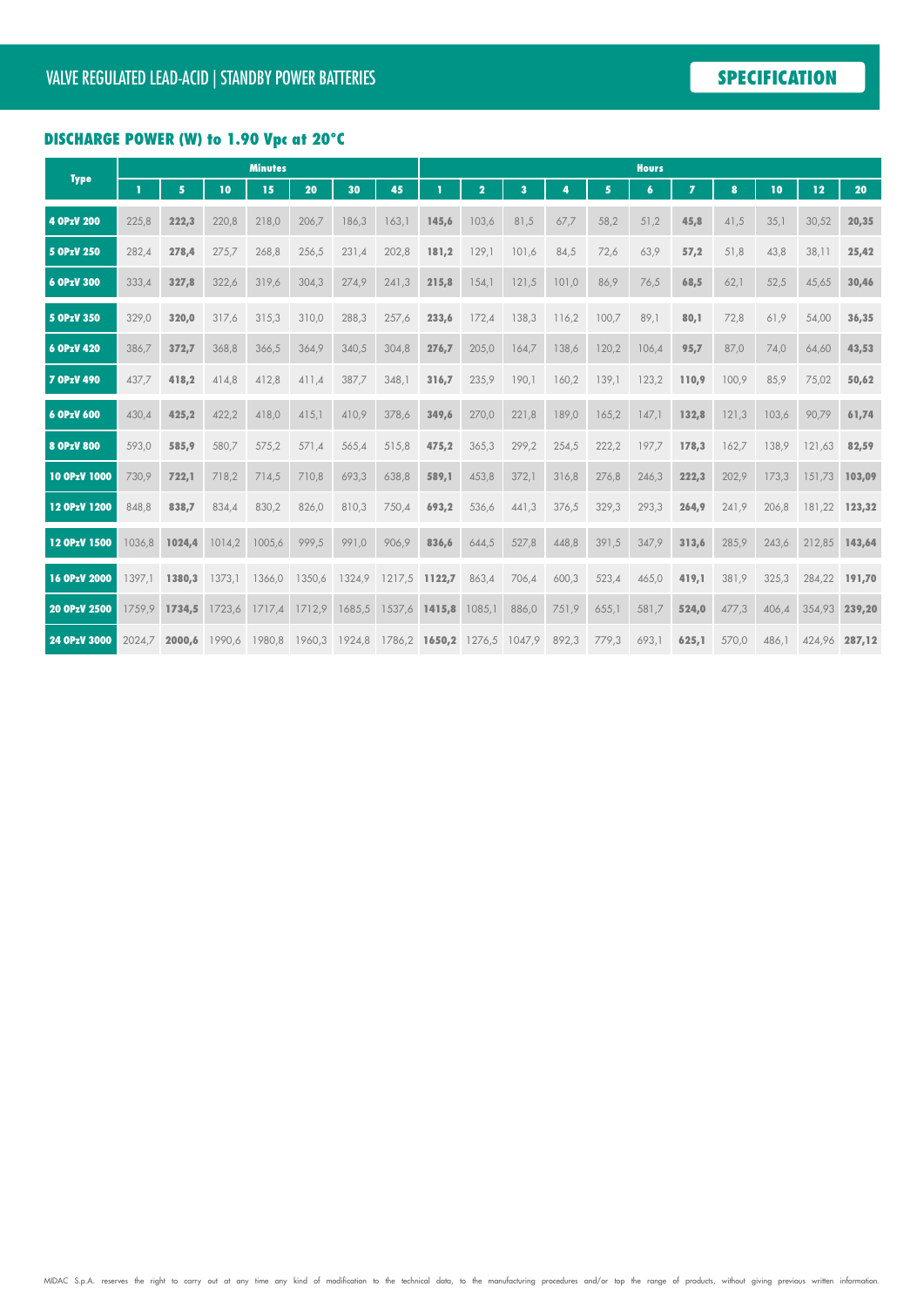### **NOTE**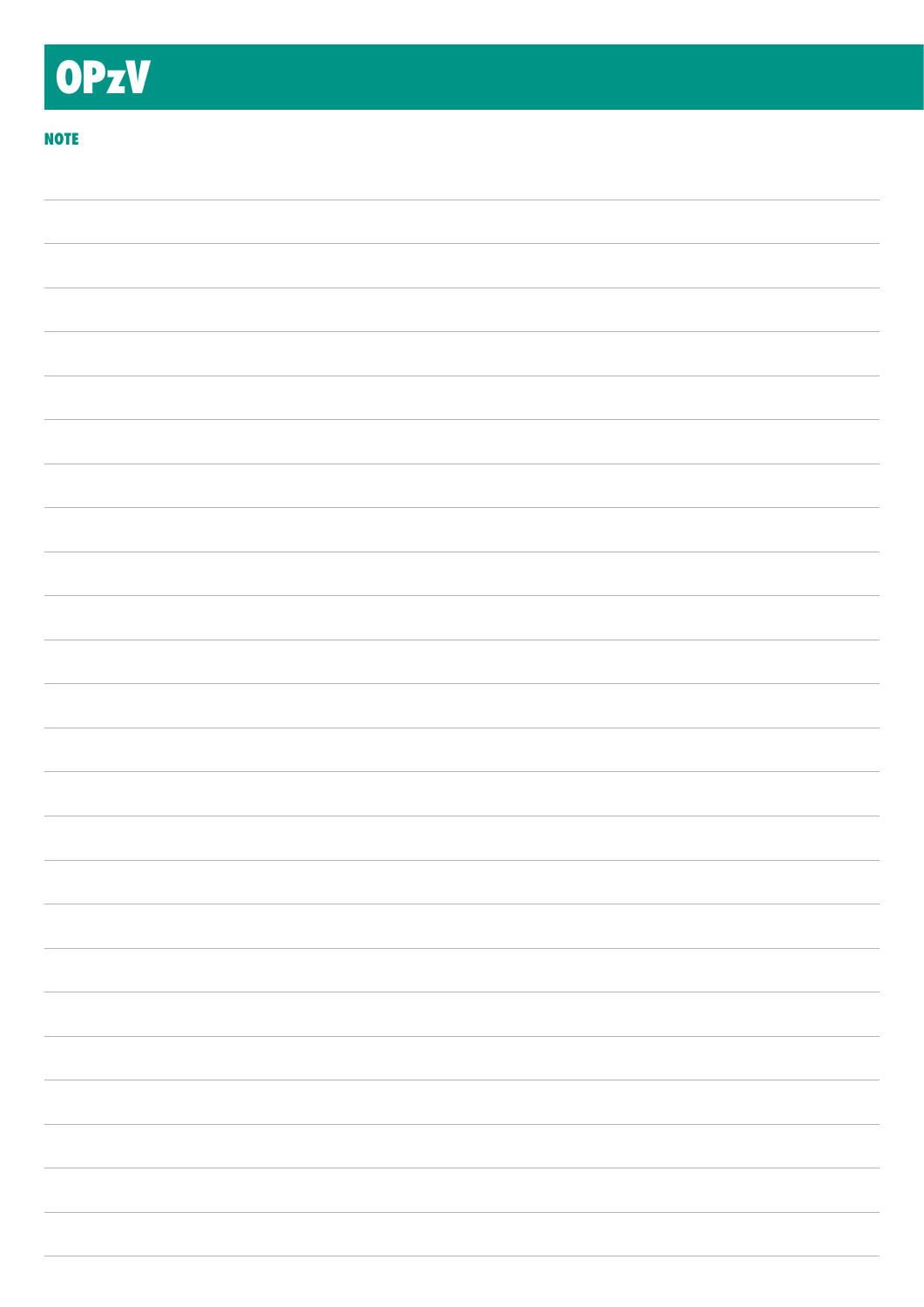#### **NOTE**